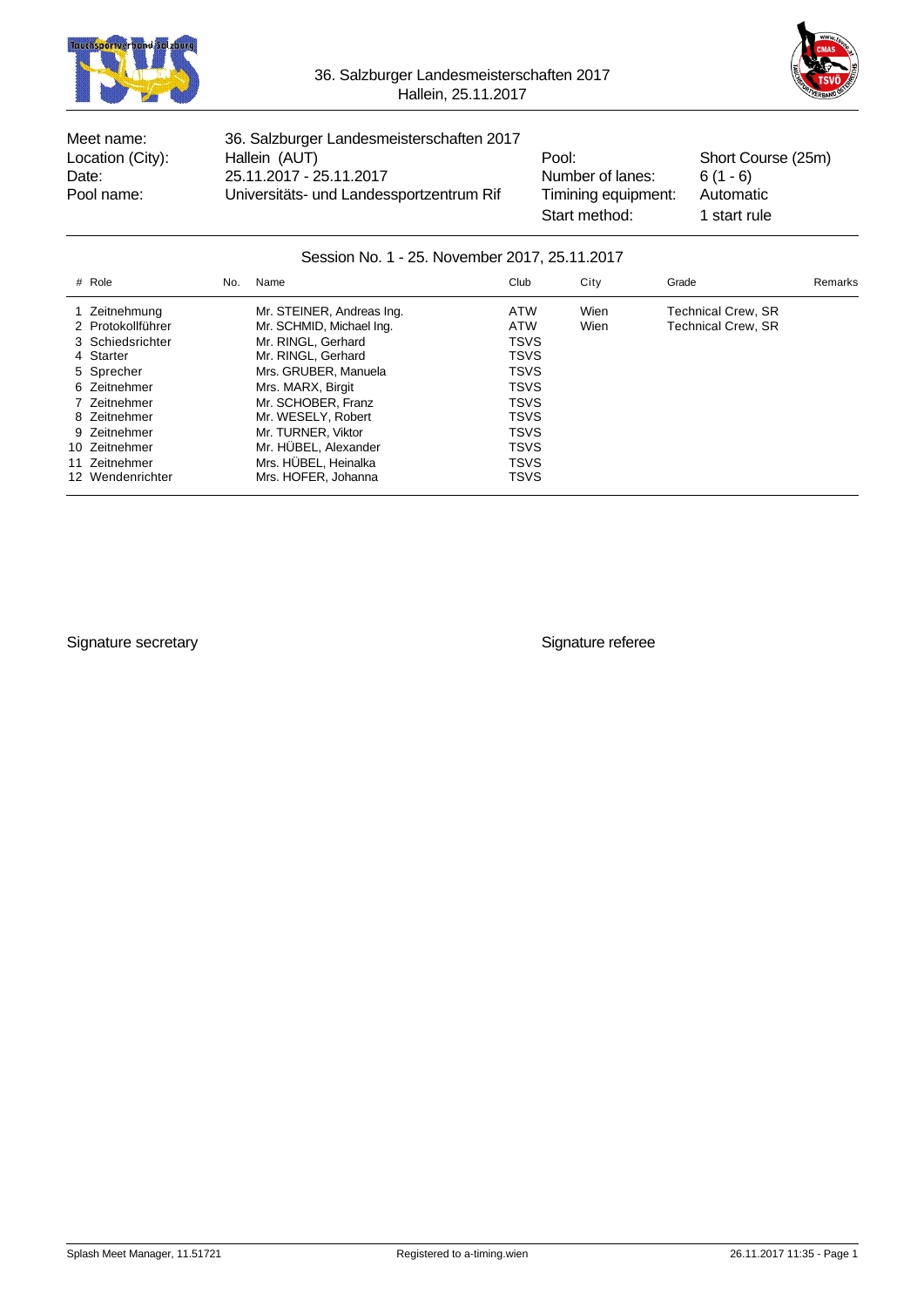



| Event 1               | 25.11.2017 - 11:15                                                                                                                                 |                                        | Women, 50m Bifins                                                                                  |      |                                                                                                       | Oper<br>Results |
|-----------------------|----------------------------------------------------------------------------------------------------------------------------------------------------|----------------------------------------|----------------------------------------------------------------------------------------------------|------|-------------------------------------------------------------------------------------------------------|-----------------|
| Rank                  |                                                                                                                                                    | YB                                     |                                                                                                    | Time | Pkt.                                                                                                  |                 |
|                       | TSVÖ Cup Klasse A                                                                                                                                  |                                        |                                                                                                    |      |                                                                                                       |                 |
|                       | 1. GIMESI, Sara<br>2. SYLEJMANI, Alina<br>3. KOSLICKA, Karolina<br>Ö. Rekord der Klasse F                                                          | 05<br>06<br>08                         | Speedfish<br>Speedfish<br>Speedfish                                                                |      | 30.84 50,00<br>32.08 50,00<br>32.60 50,00                                                             |                 |
|                       | 4. WOJNAR, Julia<br>5. BATWARE, Sarah<br>6. RACHLINGER, Mia                                                                                        | 08<br>08<br>09                         | Speedfish<br>Speedfish<br>Speedfish                                                                |      | 35.59 46,00<br>39.79 42,00<br>43.89 39,00                                                             |                 |
|                       | TSVÖ Cup Klasse D                                                                                                                                  |                                        |                                                                                                    |      |                                                                                                       |                 |
|                       | 1. GIMESI, Sara                                                                                                                                    | 05                                     | Speedfish                                                                                          |      | 30.84 50,00                                                                                           |                 |
|                       | TSVÖ Cup Klasse E                                                                                                                                  |                                        |                                                                                                    |      |                                                                                                       |                 |
|                       | 1. SYLEJMANI, Alina                                                                                                                                | 06                                     | Speedfish                                                                                          |      | 32.08 50,00                                                                                           |                 |
|                       | TSVÖ Cup Klasse F                                                                                                                                  |                                        |                                                                                                    |      |                                                                                                       |                 |
|                       | 1. KOSLICKA, Karolina<br>Ö. Rekord der Klasse F                                                                                                    | 08                                     | Speedfish                                                                                          |      | 32.60 50,00                                                                                           |                 |
|                       | 2. WOJNAR, Julia<br>3. BATWARE, Sarah<br>4. RACHLINGER, Mia                                                                                        | 08<br>08<br>09                         | Speedfish<br>Speedfish<br>Speedfish                                                                |      | 35.59 46,00<br>39.79 42,00<br>43.89 39,00                                                             |                 |
| Event 2<br>25.11.2017 |                                                                                                                                                    |                                        | Men, 50m Bifins                                                                                    |      |                                                                                                       | Oper<br>Results |
| Rank                  |                                                                                                                                                    | ΥB                                     |                                                                                                    | Time | Pkt.                                                                                                  |                 |
|                       | LM Salzburg Klasse A                                                                                                                               |                                        |                                                                                                    |      |                                                                                                       |                 |
|                       | 1. KOBLER, Marius<br>2. SCHLOSSER, Simon                                                                                                           | 76<br>03                               | <b>THW Tauchclub</b><br><b>THW Tauchclub</b>                                                       |      | 34.56 24,00<br>41.62 42,00                                                                            |                 |
|                       | LM Salzburg Klasse C                                                                                                                               |                                        |                                                                                                    |      |                                                                                                       |                 |
|                       | 1. SCHLOSSER, Simon                                                                                                                                | 03                                     | <b>THW Tauchclub</b>                                                                               |      | 41.62 42,00                                                                                           |                 |
|                       | TSVÖ Cup Klasse A                                                                                                                                  |                                        |                                                                                                    |      |                                                                                                       |                 |
|                       | 1. SCHMID, Fabian<br>Ö. Rekord der Klasse C                                                                                                        | 02                                     | Speedfish                                                                                          |      | 22.29 50,00                                                                                           |                 |
|                       | 2. MATRONE, Alessandro<br>3. ALBINI, Marco<br>4. IFKOVITS, Leon<br>5. REBBAPRAGADA, Sricharan<br>Ö. Rekord der Klasse F                            | 02<br>07<br>06<br>08                   | Speedfish<br>Speedfish<br>Dolphins<br>Speedfish                                                    |      | 27.71 46,00<br>28.98 50,00<br>29.24 46,00<br>32.26 50,00                                              |                 |
|                       | 6. HOLLE, Sebastian<br>7. SYLEJMANI, Leard<br>8. DESAI, Aditya<br>9. KOBLER, Marius<br>10. GIMESI, Samu<br>11. SALOMON, Leon<br>12. YILDIRIM, Batu | 07<br>06<br>05<br>76<br>09<br>09<br>07 | Speedfish<br>Speedfish<br>Speedfish<br><b>THW Tauchclub</b><br>Speedfish<br>Speedfish<br>Speedfish |      | 33.53 42,00<br>33.58 39,00<br>34.40 50,00<br>34.56 24,00<br>38.82 46,00<br>38.83 42,00<br>39.92 36,00 |                 |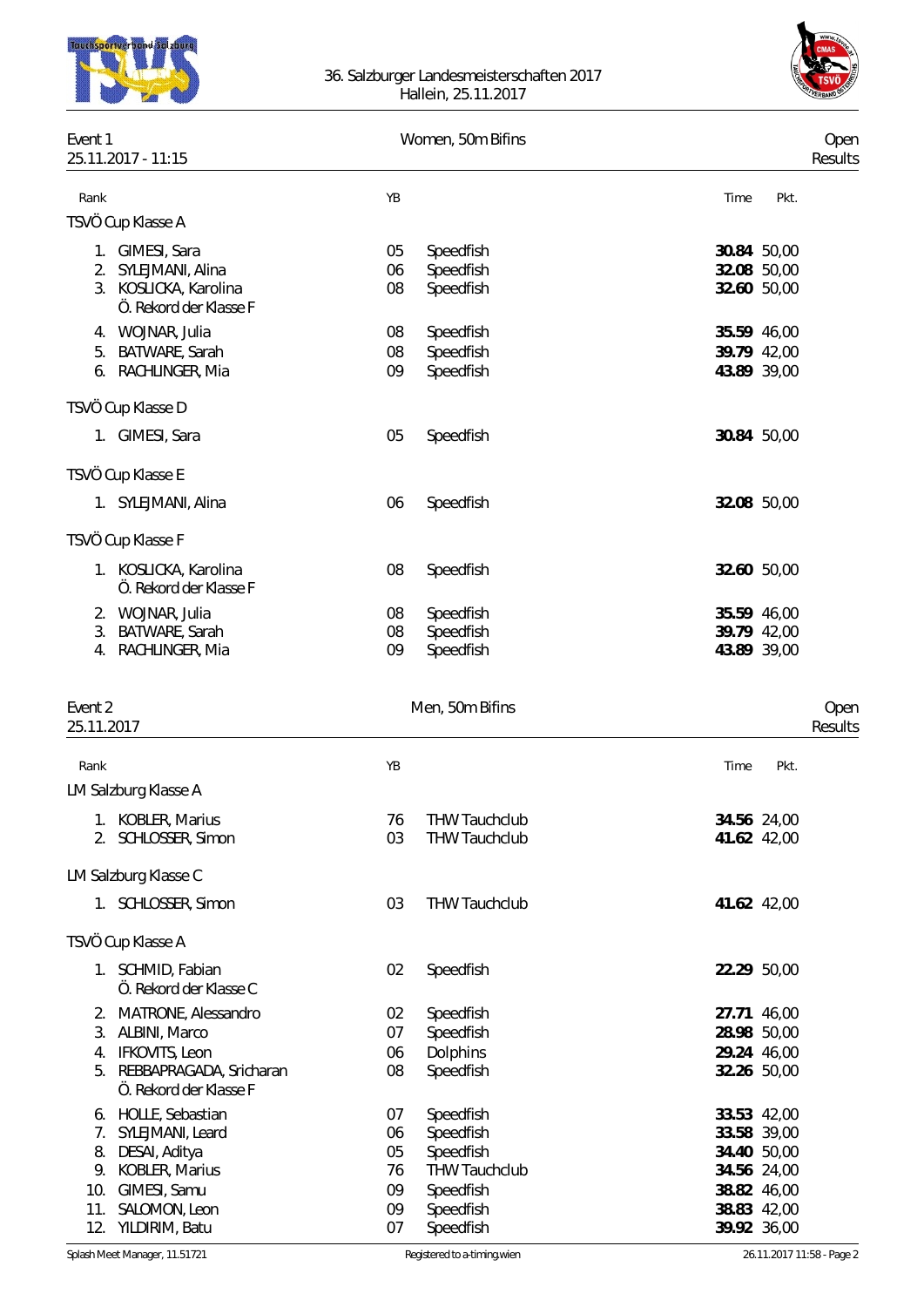



## Event 2, Men, 50m Bifins, TSVÖ Cup Klasse A

|                                                                                                        | YB                         |                                                              | Time                                                                    | Pkt. |
|--------------------------------------------------------------------------------------------------------|----------------------------|--------------------------------------------------------------|-------------------------------------------------------------------------|------|
| 13. STREERUWITZ, Luis<br>14. SCHLOSSER, Simon                                                          | 08<br>03                   | Speedfish<br><b>THW Tauchclub</b>                            | 40.96 39,00<br>41.62 42,00                                              |      |
| TSVÖ Cup Klasse C                                                                                      |                            |                                                              |                                                                         |      |
| 1. SCHMID, Fabian<br>Ö. Rekord der Klasse C                                                            | 02                         | Speedfish                                                    | 22.29 50,00                                                             |      |
| 2. MATRONE, Alessandro<br>3. SCHLOSSER, Simon                                                          | 02<br>03                   | Speedfish<br><b>THW Tauchclub</b>                            | 27.71 46,00<br>41.62 42,00                                              |      |
| TSVÖ Cup Klasse D                                                                                      |                            |                                                              |                                                                         |      |
| 1. DESAI, Aditya                                                                                       | 05                         | Speedfish                                                    | 34.40 50,00                                                             |      |
| TSVÖ Cup Klasse E                                                                                      |                            |                                                              |                                                                         |      |
| 1. ALBINI, Marco<br><b>IFKOVITS, Leon</b><br>HOLLE, Sebastian<br>SYLEJMANI, Leard<br>5. YILDIRIM, Batu | 07<br>06<br>07<br>06<br>07 | Speedfish<br>Dolphins<br>Speedfish<br>Speedfish<br>Speedfish | 28.98 50,00<br>29.24 46,00<br>33.53 42,00<br>33.58 39,00<br>39.92 36,00 |      |
| TSVÖ Cup Klasse F                                                                                      |                            |                                                              |                                                                         |      |
| 1. REBBAPRAGADA, Sricharan<br>Ö. Rekord der Klasse F                                                   | 08                         | Speedfish                                                    | 32.26 50,00                                                             |      |
| 2. GIMESI, Samu<br>SALOMON, Leon<br>4. STREERUWITZ, Luis                                               | 09<br>09<br>08             | Speedfish<br>Speedfish<br>Speedfish                          | 38.82 46,00<br>38.83 42,00<br>40.96 39,00                               |      |
|                                                                                                        |                            |                                                              |                                                                         |      |

# Event 3 Communication of the United States of Women, 100m Surface Communication of the Open

|      | 25.11.2017                                   |    |            |         |       |       | Results |
|------|----------------------------------------------|----|------------|---------|-------|-------|---------|
| Rank |                                              | YB |            | Time    | Pkt.  | 50m   | 100m    |
|      | LM Salzburg Klasse A                         |    |            |         |       |       |         |
| 1.   | NOETH, Manuela                               | 76 | SAC        | 1:16.13 | 18,00 | 36.23 | 39.90   |
|      | TSVÖ Cup Klasse A                            |    |            |         |       |       |         |
| 1.   | NUSSBAUMER, Mia                              | 01 | 1.LTC      | 52.92   | 50,00 | 25.11 | 27.81   |
| 2.   | BENIGNI, Anna                                | 06 | Dolphins   | 55.75   | 50,00 | 26.96 | 28.79   |
| 3.   | REBBAPRAGADA, Gayathri                       | 05 | Speedfish  | 56.60   | 50,00 | 27.92 | 28.68   |
| 4.   | POETZL, Lara                                 | 03 | 1.LTC      | 56.92   | 50,00 | 26.82 | 30.10   |
| 5.   | PART, Lea                                    | 02 | 1.LTC      | 57.71   | 46,00 | 28.07 | 29.64   |
| 6.   | AHMEDOSKI, Inci                              | 07 | Speedfish  | 1:02.89 | 46,00 | 30.87 | 32.02   |
| 7.   | HOLLE, Victoria                              | 07 | Speedfish  | 1:04.61 | 42,00 | 30.97 | 33.64   |
| 8.   | GIMESI, Sara                                 | 05 | Speedfish  | 1:05.23 | 46,00 | 30.79 | 34.44   |
| 9.   | BUMBERGER, Anna                              | 07 | 1.LTC      | 1:11.40 | 39,00 | 32.64 | 38.76   |
| 10.  | <b>BUCHHOLZ, Helene</b>                      | 03 | 1.LTC      | 1:12.17 | 42,00 | 32.14 | 40.03   |
| 11.  | SYLEJMANI, Alina                             | 06 | Speedfish  | 1:15.12 | 36,00 | 37.00 | 38.12   |
| 12.  | NOETH, Manuela                               | 76 | <b>SAC</b> | 1:16.13 | 18,00 | 36.23 | 39.90   |
| 13.  | TRVAL, Anja                                  | 07 | 1.LTC      | 1:17.81 | 33,00 | 35.80 | 42.01   |
| 14.  | KOSLICKA, Karolina<br>Ö. Rekord der Klasse F | 08 | Speedfish  | 1:17.87 | 50,00 | 35.41 | 42.46   |
| 15.  | WOJNAR, Julia                                | 08 | Speedfish  | 1:23.01 | 46,00 | 41.96 | 41.05   |
| 16.  | BATWARE, Sarah                               | 08 | Speedfish  | 1:32.42 | 42,00 | 46.77 | 45.65   |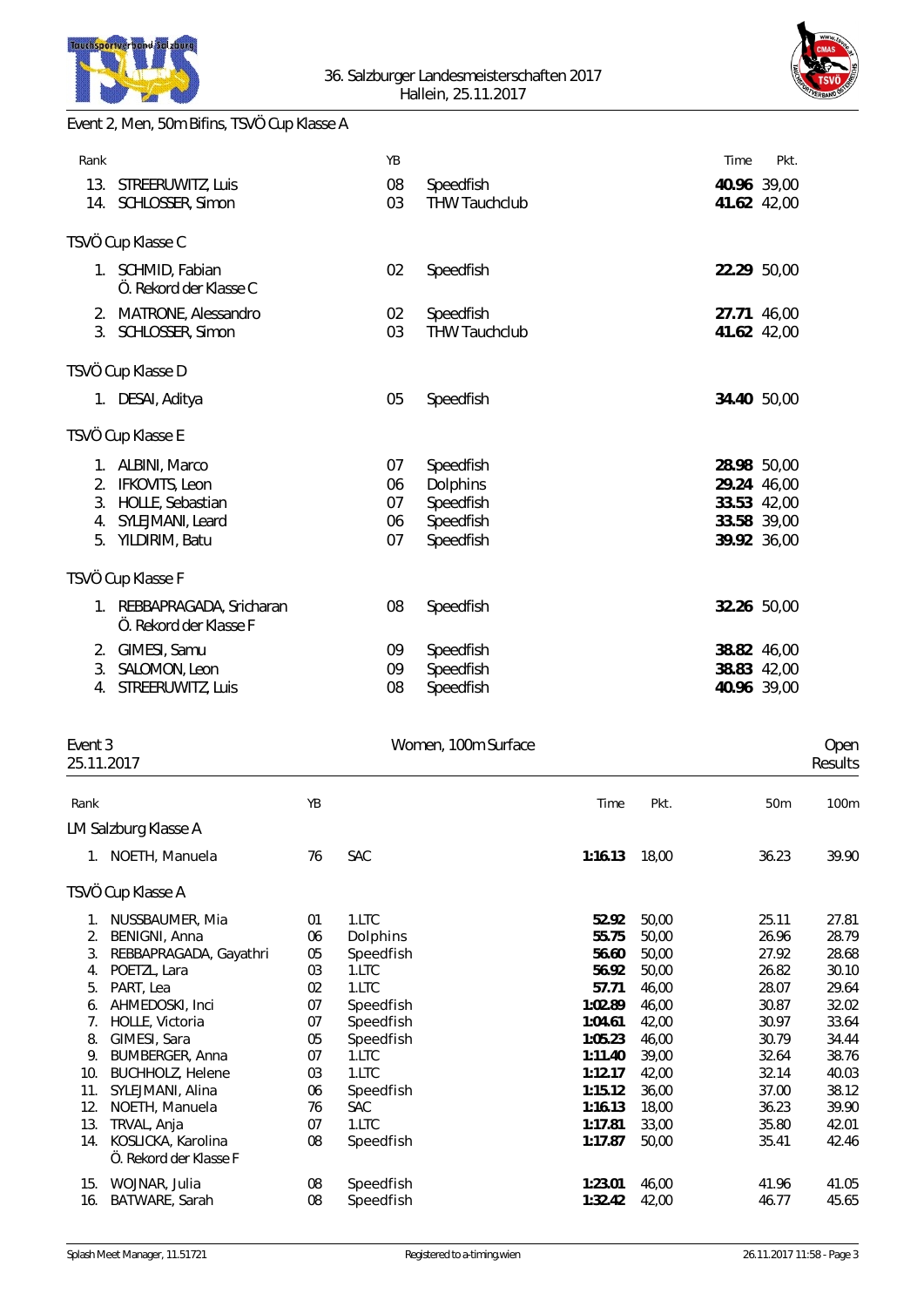



#### Event 3, Women, 100m Surface, TSVÖ Cup Klasse A

| Rank       |                                                 | YB |                         | Time    | Pkt.  | 50m   | 100m    |
|------------|-------------------------------------------------|----|-------------------------|---------|-------|-------|---------|
|            | 17. FRANK, Hannah                               | 08 | 1.LTC                   | 1:37.59 | 39,00 | 47.50 | 50.09   |
|            | TSVÖ Cup Klasse B                               |    |                         |         |       |       |         |
|            | 1. NUSSBAUMER, Mia                              | 01 | 1.LTC                   | 52.92   | 50,00 | 25.11 | 27.81   |
|            | TSVÖ Cup Klasse C                               |    |                         |         |       |       |         |
|            | 1. POETZL, Lara                                 | 03 | 1.LTC                   | 56.92   | 50,00 | 26.82 | 30.10   |
|            | 2. PART, Lea                                    | 02 | 1.LTC                   | 57.71   | 46,00 | 28.07 | 29.64   |
|            | 3. BUCHHOLZ, Helene                             | 03 | 1.LTC                   | 1:12.17 | 42,00 | 32.14 | 40.03   |
|            | TSVÖ Cup Klasse D                               |    |                         |         |       |       |         |
|            | 1. REBBAPRAGADA, Gayathri                       | 05 | Speedfish               | 56.60   | 50,00 | 27.92 | 28.68   |
|            | 2. GIMESI, Sara                                 | 05 | Speedfish               | 1:05.23 | 46,00 | 30.79 | 34.44   |
|            | TSVÖ Cup Klasse E                               |    |                         |         |       |       |         |
|            | 1. BENIGNI, Anna                                | 06 | Dolphins                | 55.75   | 50,00 | 26.96 | 28.79   |
| 2.         | AHMEDOSKI, Inci                                 | 07 | Speedfish               | 1:02.89 | 46,00 | 30.87 | 32.02   |
|            | 3. HOLLE, Victoria                              | 07 | Speedfish               | 1:04.61 | 42,00 | 30.97 | 33.64   |
|            | 4. BUMBERGER, Anna                              | 07 | 1.LTC                   | 1:11.40 | 39,00 | 32.64 | 38.76   |
| 5.         | SYLEJMANI, Alina                                | 06 | Speedfish               | 1:15.12 | 36,00 | 37.00 | 38.12   |
|            | 6. TRVAL, Anja                                  | 07 | 1.LTC                   | 1:17.81 | 33,00 | 35.80 | 42.01   |
|            | TSVÖ Cup Klasse F                               |    |                         |         |       |       |         |
|            | 1. KOSLICKA, Karolina<br>Ö. Rekord der Klasse F | 08 | Speedfish               | 1:17.87 | 50,00 | 35.41 | 42.46   |
|            | 2. WOJNAR, Julia                                | 08 | Speedfish               | 1:23.01 | 46,00 | 41.96 | 41.05   |
| 3.         | BATWARE, Sarah                                  | 08 | Speedfish               | 1:32.42 | 42,00 | 46.77 | 45.65   |
| 4.         | FRANK, Hannah                                   | 08 | 1.LTC                   | 1:37.59 | 39,00 | 47.50 | 50.09   |
|            |                                                 |    |                         |         |       |       |         |
| Event 4    |                                                 |    | Men, 100m Surface       |         |       |       | Open    |
| 25.11.2017 |                                                 |    |                         |         |       |       | Results |
| Rank       |                                                 | YB |                         | Time    | Pkt.  | 50m   | 100m    |
|            | LM Salzburg Klasse A                            |    |                         |         |       |       |         |
|            | 1. STRUMBICHLER, Walter                         | 79 | SAC                     | 55.87   | 39,00 | 26.57 | 29.30   |
| 2.         | GRUBER, Guenther                                | 69 | <b>TC Delphin</b>       | 1:00.33 | 30,00 | 29.06 | 31.27   |
|            | 3. EGGER, Lukas                                 | 03 | <b>TC Happy Bubbles</b> | 1:02.16 | 39,00 | 29.52 | 32.64   |
| 4.         | <b>BECHTOLD, Pascal</b>                         | 87 | SAC                     | 1:06.66 | 18,00 | 31.74 | 34.92   |

6. RAUSCH, Siegfried 63 SAC **1:10.74 12,00** 

8. SCHMIDHAMMER, Karl 62 SAC **1:19.54** 6,00

LM Salzburg Klasse C

4. BECHTOLD, Pascal **87** SAC **1:06.66 18,00** 31.74 34.92<br>5. GRUNDTNER, Thomas 65 TC Delphin 1:09.08 14,00 32.20 36.88 5. GRUNDTNER, Thomas 65 TC Delphin **1:09.08** 14,00 32.20 36.88

7. LOHWASSER, Frank 66 TC Delphin **1:12.92** 10,00 32.28 40.64

1. EGGER, Lukas 03 TC Happy Bubbles **1:02.16** 39,00 29.52 32.64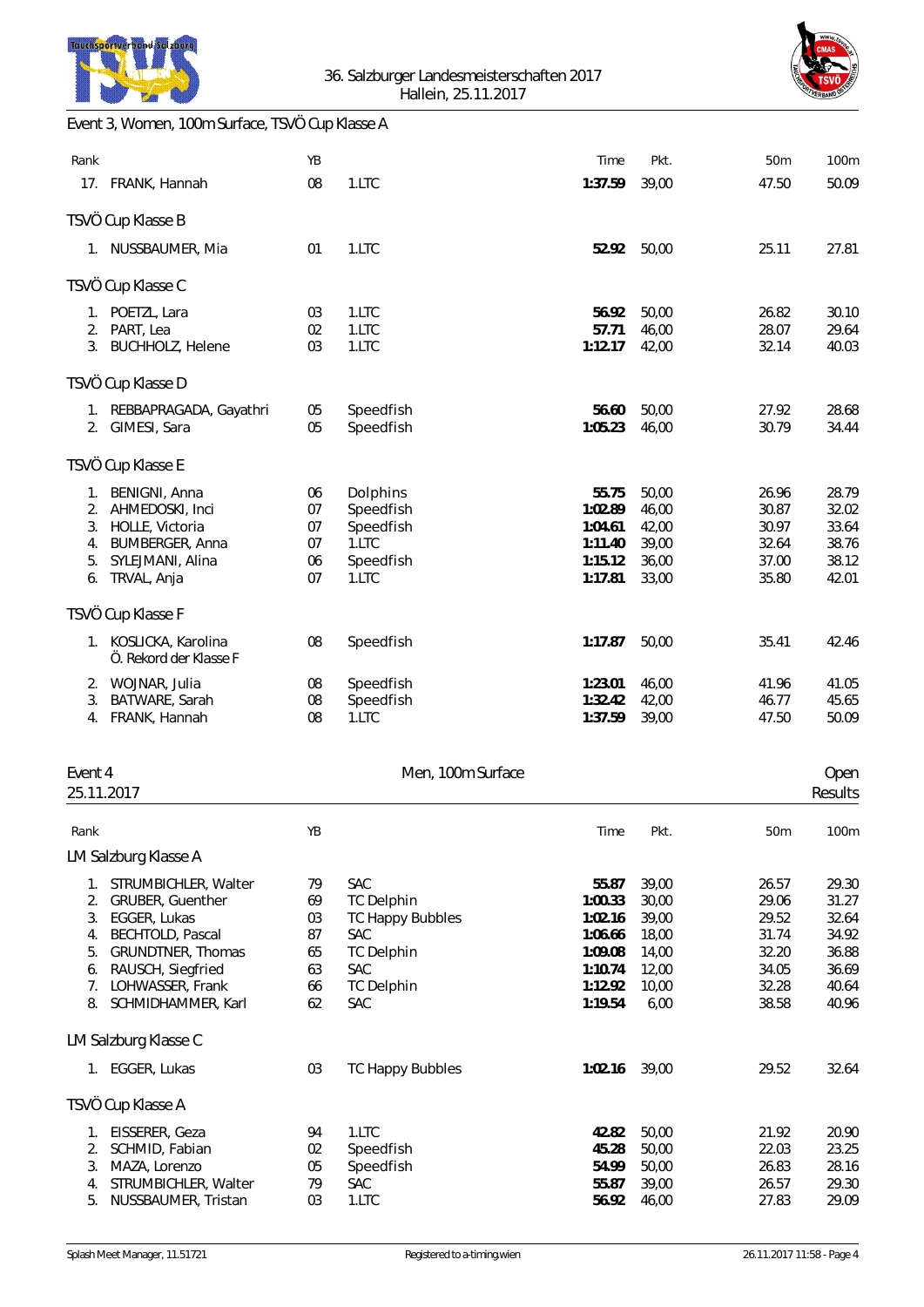



# Event 4, Men, 100m Surface, TSVÖ Cup Klasse A

| Rank                  |                                                     | YB             |                          |                     |                |                    | Time               | Pkt.           |                    | 50m            | 100m            |
|-----------------------|-----------------------------------------------------|----------------|--------------------------|---------------------|----------------|--------------------|--------------------|----------------|--------------------|----------------|-----------------|
| 6.                    | MATRONE, Alessandro                                 | 02             | Speedfish                |                     |                |                    | 58.56              | 42,00          |                    | 28.30          | 30.26           |
|                       | 7. GRUBER, Guenther                                 | 69             | <b>TC Delphin</b>        |                     |                |                    | 1:00.33            | 30,00          |                    | 29.06          | 31.27           |
| 8.                    | HUEBEL, Luca                                        | 06             | Speedfish                |                     |                |                    | 1:01.74            | 50,00          |                    | 29.77          | 31.97           |
|                       | 9. EGGER, Lukas                                     | 03             | <b>TC Happy Bubbles</b>  |                     |                |                    | 1:02.16            | 39,00          |                    | 29.52          | 32.64           |
| 10.                   | IFKOVITS, Leon                                      | 06             | Dolphins                 |                     |                |                    | 1:02.35            | 46,00          |                    | 30.77          | 31.58           |
| 11.                   | YILDIRIM, Murat                                     | 05             | Speedfish                |                     |                |                    | 1:05.27            | 46,00          |                    | 31.36          | 33.91           |
| 12.                   | BECHTOLD, Pascal                                    | 87             | SAC                      |                     |                |                    | 1:06.66            | 18,00          |                    | 31.74          | 34.92           |
|                       | 13. ALBINI, Marco                                   | 07             | Speedfish                |                     |                |                    | 1:08.07            | 42,00          |                    | 32.92          | 35.15           |
| 15.                   | 14. GRUNDTNER, Thomas<br>RAUSCH, Siegfried          | 65<br>63       | <b>TC Delphin</b><br>SAC |                     |                |                    | 1:09.08<br>1:10.74 | 14,00<br>12,00 |                    | 32.20<br>34.05 | 36.88<br>36.69  |
| 16.                   | LOHWASSER, Frank                                    | 66             | <b>TC Delphin</b>        |                     |                |                    | 1:12.92            | 10,00          |                    | 32.28          | 40.64           |
| 17.                   | REBBAPRAGADA, Sricharan                             | 08             | Speedfish                |                     |                |                    | 1:15.45            | 50,00          |                    | 36.01          | 39.44           |
| 18.                   | DESAI, Aditya                                       | 05             | Speedfish                |                     |                |                    | 1:18.09            | 42,00          |                    | 38.13          | 39.96           |
|                       | 19. HOLLE, Sebastian                                | 07             | Speedfish                |                     |                |                    | 1:19.10            | 39,00          |                    | 39.21          | 39.89           |
| 20.                   | SCHMIDHAMMER, Karl                                  | 62             | SAC                      |                     |                |                    | 1:19.54            | 6,00           |                    | 38.58          | 40.96           |
| 21.                   | SALOMON, Leon                                       | 09             | Speedfish                |                     |                |                    | 1:29.78            | 46,00          |                    | 43.30          | 46.48           |
|                       | 22. GIMESI, Samu                                    | 09             | Speedfish                |                     |                |                    | 1:32.70            | 42,00          |                    | 43.52          | 49.18           |
|                       | 23. STREERUWITZ, Luis                               | 08             | Speedfish                |                     |                |                    | 1:35.51            | 39,00          |                    | 43.71          | 51.80           |
|                       | TSVÖ Cup Klasse C                                   |                |                          |                     |                |                    |                    |                |                    |                |                 |
|                       | 1. SCHMID, Fabian                                   | 02             | Speedfish                |                     |                |                    | 45.28              | 50,00          |                    | 22.03          | 23.25           |
| 2.                    | NUSSBAUMER, Tristan                                 | 03             | 1.LTC                    |                     |                |                    | 56.92              | 46,00          |                    | 27.83          | 29.09           |
| 3.                    | MATRONE, Alessandro                                 | 02             | Speedfish                |                     |                |                    | 58.56              | 42,00          |                    | 28.30          | 30.26           |
|                       | 4. EGGER, Lukas                                     | 03             | <b>TC Happy Bubbles</b>  |                     |                |                    | 1:02.16            | 39,00          |                    | 29.52          | 32.64           |
|                       | TSVÖ Cup Klasse D                                   |                |                          |                     |                |                    |                    |                |                    |                |                 |
| 1.                    | MAZA, Lorenzo                                       | 05             | Speedfish                |                     |                |                    | 54.99              | 50,00          |                    | 26.83          | 28.16           |
|                       | 2. YILDIRIM, Murat                                  | 05             | Speedfish                |                     |                |                    | 1:05.27            | 46,00          |                    | 31.36          | 33.91           |
|                       | 3. DESAI, Aditya                                    | 05             | Speedfish                |                     |                |                    | 1:18.09            | 42,00          |                    | 38.13          | 39.96           |
|                       | TSVÖ Cup Klasse E                                   |                |                          |                     |                |                    |                    |                |                    |                |                 |
|                       | 1. HUEBEL, Luca                                     | 06             | Speedfish                |                     |                |                    | 1:01.74            | 50,00          |                    | 29.77          | 31.97           |
|                       | 2. IFKOVITS, Leon                                   | 06             | Dolphins                 |                     |                |                    | 1:02.35            | 46,00          |                    | 30.77          | 31.58           |
|                       | 3. ALBINI, Marco                                    | 07             | Speedfish                |                     |                |                    | 1:08.07            | 42,00          |                    | 32.92          | 35.15           |
|                       | 4. HOLLE, Sebastian                                 | 07             | Speedfish                |                     |                |                    | 1:19.10            | 39,00          |                    | 39.21          | 39.89           |
|                       | TSVÖ Cup Klasse F                                   |                |                          |                     |                |                    |                    |                |                    |                |                 |
|                       | 1. REBBAPRAGADA, Sricharan                          | 08             | Speedfish                |                     |                |                    | 1:15.45            | 50,00          |                    | 36.01          | 39.44           |
| 2.                    | SALOMON, Leon                                       | 09             | Speedfish                |                     |                |                    | 1:29.78            | 46,00          |                    | 43.30          | 46.48           |
| 3.                    | GIMESI, Samu                                        | 09             | Speedfish                |                     |                |                    | 1:32.70            | 42,00          |                    | 43.52          | 49.18           |
|                       | 4. STREERUWITZ, Luis                                | 08             | Speedfish                |                     |                |                    | 1:35.51            | 39,00          |                    | 43.71          | 51.80           |
|                       |                                                     |                |                          |                     |                |                    |                    |                |                    |                |                 |
| Event 5<br>25.11.2017 |                                                     |                |                          | Women, 400m Surface |                |                    |                    |                |                    |                | Open<br>Results |
|                       |                                                     |                |                          |                     |                |                    |                    |                |                    |                |                 |
| Rank                  |                                                     |                | YB                       |                     |                |                    |                    |                | Time               | Pkt.           |                 |
|                       | LM Salzburg Klasse A                                |                |                          |                     |                |                    |                    |                |                    |                |                 |
|                       | 1. NOETH, Manuela                                   |                | 76                       | <b>SAC</b>          |                |                    |                    |                | 6:12.69 27,00      |                |                 |
|                       | 50m:<br>41.81<br>41.81<br>100m:<br>1:25.75<br>43.94 | 150m:<br>200m: | 2:10.89<br>2:57.84       | 45.14<br>46.95      | 250m:<br>300m: | 3:46.80<br>4:34.23 | 48.96<br>47.43     | 350m:<br>400m: | 5:21.18<br>6:12.69 | 46.95<br>51.51 |                 |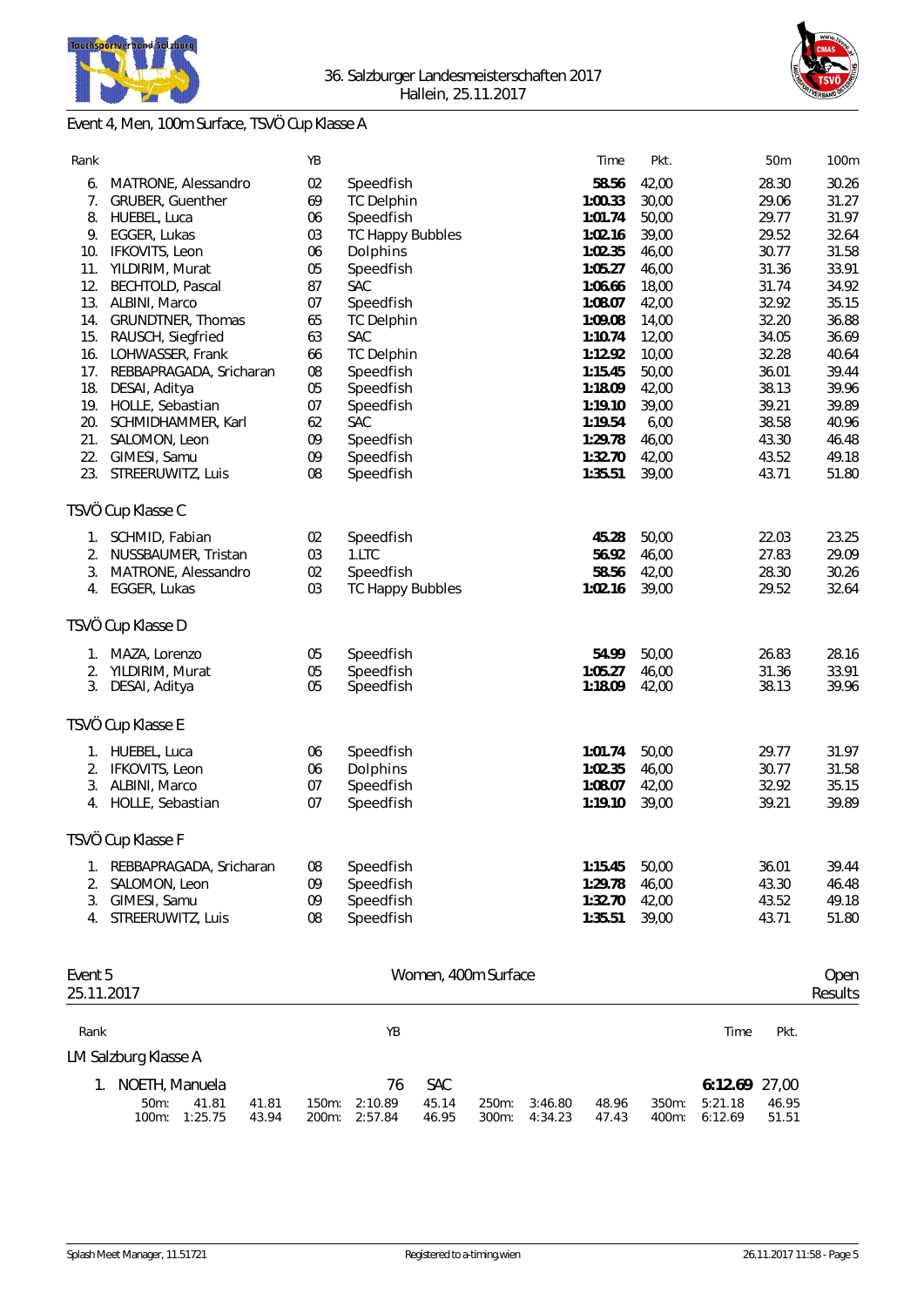



# Event 5, Women, 400m Surface

|  | TSVÖ Cup Klasse A |  |
|--|-------------------|--|
|--|-------------------|--|

|    | 1. NUSSBAUMER, Mia<br>50m:<br>29.06<br>100m: 1:01.84              | 29.06<br>32.78 |                   | 01<br>150m: 1:35.76<br>200m: 2:10.03 | 1.LTC<br>33.92<br>34.27      | 250m:<br>300m:    | 2:44.26<br>3:18.91 | 34.23<br>34.65 | 350m:<br>400m: | 4:26.90 50,00<br>3:53.44<br>4:26.90 | 34.53<br>33.46          |
|----|-------------------------------------------------------------------|----------------|-------------------|--------------------------------------|------------------------------|-------------------|--------------------|----------------|----------------|-------------------------------------|-------------------------|
|    | 2. REBBAPRAGADA, Gayathri<br>50m:<br>29.80                        | 29.80          | 150m:             | 05<br>1:39.06                        | Speedfish<br>35.30           | 250m:             | 2:52.56            | 36.85          | 350m:          | 4:43.40<br>4:08.71                  | 50,00<br>38.29          |
|    | 100m: 1:03.76                                                     | 33.96          | 200m:             | 2:15.71                              | 36.65                        | 300m:             | 3:30.42            | 37.86          | 400m:          | 4:43.40                             | 34.69                   |
|    | 3. PART, Lea<br>50m:<br>30.72<br>100m:<br>1:05.77                 | 30.72<br>35.05 | 150m:<br>200m:    | 02<br>1:43.33<br>2:21.73             | 1.LTC<br>37.56<br>38.40      | 250m:<br>300m:    | 2:59.62<br>3:37.89 | 37.89<br>38.27 | 350m:<br>400m: | 4:52.26<br>4:16.01<br>4:52.26       | 50,00<br>38.12<br>36.25 |
|    | 4. POETZL, Lara<br>$50m$ :<br>34.72<br>100m: 1:11.99              | 34.72<br>37.27 | 200m:             | 03<br>150m: 1:52.18<br>2:32.65       | 1.LTC<br>40.19<br>40.47      | 250m:<br>300m:    | 3:12.85<br>3:52.58 | 40.20<br>39.73 | 350m:<br>400m: | 5:07.28 46,00<br>4:32.33<br>5:07.28 | 39.75<br>34.95          |
|    | 5. AHMEDOSKI, Inci<br>35.57<br>50m:<br>100m: 1:14.08              | 35.57<br>38.51 | $150m$ :          | 07<br>1:54.97<br>200m: 2:34.20       | Speedfish<br>40.89<br>39.23  | 250m:<br>300m:    | 3:14.22<br>3:53.39 | 40.02<br>39.17 | 350m:<br>400m: | 5:07.86<br>4:32.05<br>5:07.86       | 50,00<br>38.66<br>35.81 |
|    | 6. HOLLE, Victoria<br>50m:<br>34.30<br>100m: 1:13.92              | 34.30<br>39.62 | 150m:             | 07<br>1:53.74<br>200m: 2:33.72       | Speedfish<br>39.82<br>39.98  | 250m:<br>300m:    | 3:13.65<br>3:54.15 | 39.93<br>40.50 | 350m:<br>400m: | 5:08.56<br>4:33.61<br>5:08.56       | 46,00<br>39.46<br>34.95 |
|    | 7. BUCHHOLZ, Helene<br>50m:<br>36.68<br>100m: 1:20.52             | 36.68<br>43.84 | $150m$ :          | 03<br>2:07.22<br>200m: 2:55.38       | 1.LTC<br>46.70<br>48.16      | 250m:<br>300m:    | 3:43.48<br>4:31.88 | 48.10<br>48.40 | 350m:<br>400m: | 6:02.04 42,00<br>5:18.41<br>6:02.04 | 46.53<br>43.63          |
| 8. | NOETH, Manuela<br>50m:<br>41.81<br>100m: 1:25.75                  | 41.81<br>43.94 | 150m:             | 76<br>2:10.89<br>200m: 2:57.84       | <b>SAC</b><br>45.14<br>46.95 | 250m:<br>300m:    | 3:46.80<br>4:34.23 | 48.96<br>47.43 | 350m:<br>400m: | 6:12.69<br>5:21.18<br>6:12.69       | 27,00<br>46.95<br>51.51 |
|    | 9. BUMBERGER, Anna<br>50m:<br>34.85<br>100m: 1:19.56              | 34.85<br>44.71 | 150m:<br>200m:    | 07<br>2:08.55<br>2:59.40             | 1.LTC<br>48.99<br>50.85      | 250m:<br>300m:    | 3:49.56<br>4:39.91 | 50.16<br>50.35 | 350m:<br>400m: | 6:17.72 42,00<br>5:30.18<br>6:17.72 | 50.27<br>47.54          |
|    | TSVÖ Cup Klasse B                                                 |                |                   |                                      |                              |                   |                    |                |                |                                     |                         |
|    | 1. NUSSBAUMER, Mia<br>50m:<br>29.06<br>$100m$ :<br>1:01.84        | 29.06<br>32.78 | 150m:<br>200m:    | 01<br>1:35.76<br>2:10.03             | 1.LTC<br>33.92<br>34.27      | 250m:<br>$300m$ : | 2:44.26<br>3:18.91 | 34.23<br>34.65 | 350m:<br>400m: | 4:26.90 50,00<br>3:53.44<br>4:26.90 | 34.53<br>33.46          |
|    | TSVÖ Cup Klasse C                                                 |                |                   |                                      |                              |                   |                    |                |                |                                     |                         |
|    | 1. PART, Lea<br>50m:<br>30.72<br>100m: 1:05.77                    | 30.72<br>35.05 | 200m:             | 02<br>150m: 1:43.33<br>2:21.73       | 1.LTC<br>37.56<br>38.40      | 250m:<br>$300m$ : | 2:59.62<br>3:37.89 | 37.89<br>38.27 | 350m:<br>400m: | 4:52.26 50,00<br>4:16.01<br>4:52.26 | 38.12<br>36.25          |
|    | 2. POETZL, Lara<br>50m:<br>34.72<br>1:11.99<br>100m:              | 34.72<br>37.27 | 150m:<br>200m:    | 03<br>1:52.18<br>2:32.65             | 1.LTC<br>40.19<br>40.47      | 250m:<br>300m:    | 3:12.85<br>3:52.58 | 40.20<br>39.73 | 350m:<br>400m: | 5:07.28<br>4:32.33<br>5:07.28       | 46,00<br>39.75<br>34.95 |
| 3. | <b>BUCHHOLZ, Helene</b><br>50m:<br>36.68<br>1:20.52<br>100m:      | 36.68<br>43.84 | $150m$ :<br>200m: | 03<br>2:07.22<br>2:55.38             | 1.LTC<br>46.70<br>48.16      | 250m:<br>300m:    | 3:43.48<br>4:31.88 | 48.10<br>48.40 | 350m:<br>400m: | 6:02.04<br>5:18.41<br>6:02.04       | 42,00<br>46.53<br>43.63 |
|    | TSVÖ Cup Klasse D                                                 |                |                   |                                      |                              |                   |                    |                |                |                                     |                         |
|    | 1. REBBAPRAGADA, Gayathri<br>29.80<br>50m:<br>1:03.76<br>$100m$ : | 29.80<br>33.96 | $150m$ :<br>200m: | 05<br>1:39.06<br>2:15.71             | Speedfish<br>35.30<br>36.65  | 250m:<br>300m:    | 2:52.56<br>3:30.42 | 36.85<br>37.86 | 350m:<br>400m: | 4:43.40<br>4:08.71<br>4:43.40       | 50,00<br>38.29<br>34.69 |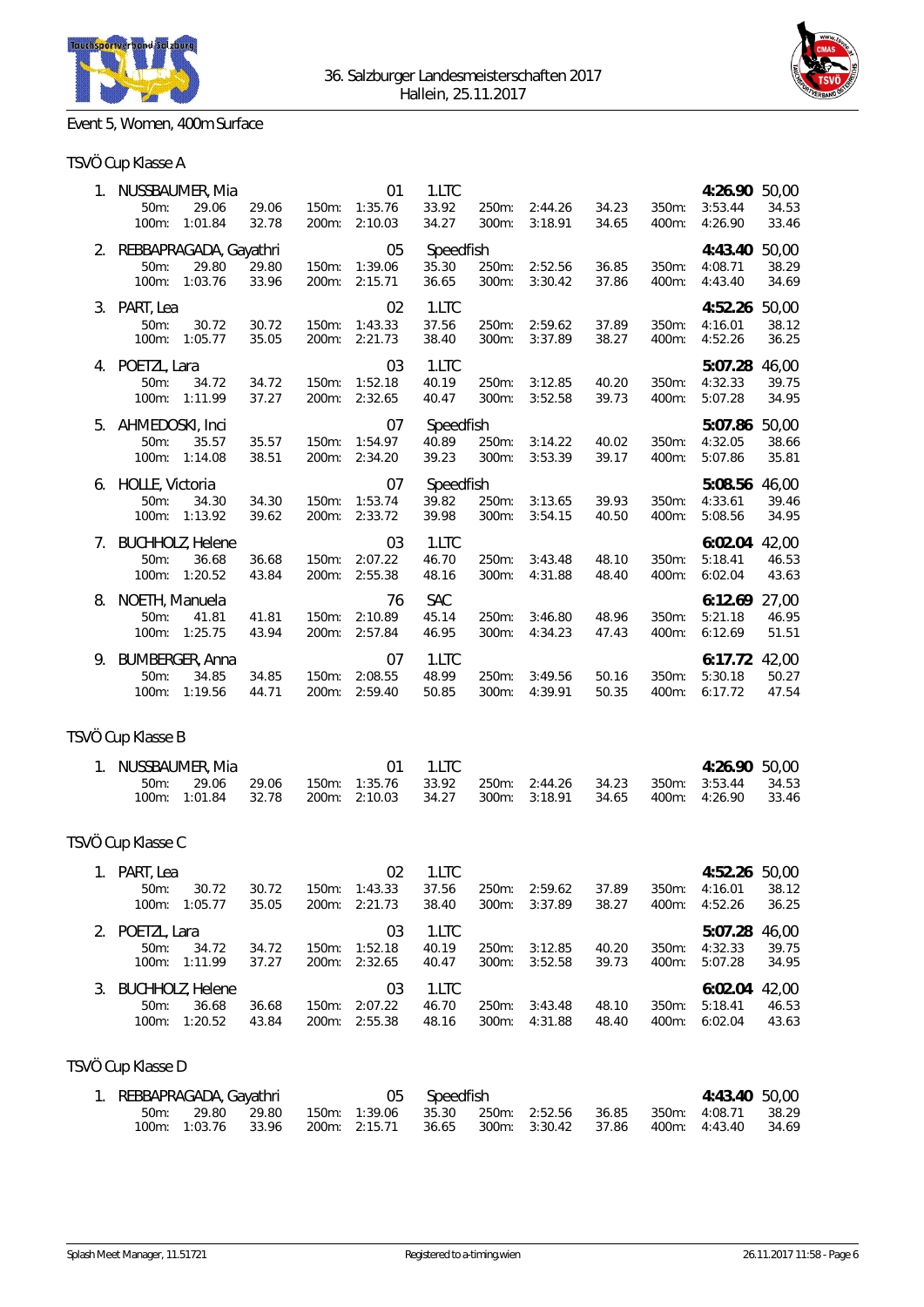



# Event 5, Women, 400m Surface

### TSVÖ Cup Klasse E

|    | AHMEDOSKI, Inci<br>$50m$ :<br>$100m$ :        | 35.57<br>1:14.08 | 35.57<br>38.51 | 150m:             | 07<br>1:54.97<br>200m: 2:34.20 | Speedfish<br>40.89<br>39.23 | 250m:<br>$300m$ : | 3:14.22<br>3:53.39 | 40.02<br>39.17 | $350m$ :<br>$400m$ : | 5:07.86<br>4:32.05<br>5:07.86 | 50.00<br>38.66<br>35.81 |
|----|-----------------------------------------------|------------------|----------------|-------------------|--------------------------------|-----------------------------|-------------------|--------------------|----------------|----------------------|-------------------------------|-------------------------|
| 2. | HOLLE, Victoria<br>$50m$ :<br>$100m$ :        | 34.30<br>1:13.92 | 34.30<br>39.62 | 150m:<br>$200m$ : | 07<br>1:53.74<br>2:33.72       | Speedfish<br>39.82<br>39.98 | 250m:<br>$300m$ : | 3:13.65<br>3:54.15 | 39.93<br>40.50 | $350m$ :<br>$400m$ : | 5:08.56<br>4:33.61<br>5:08.56 | 46.00<br>39.46<br>34.95 |
|    | <b>BUMBERGER, Anna</b><br>$50m$ :<br>$100m$ : | 34.85<br>1:19.56 | 34.85<br>44.71 | 150m:<br>$200m$ : | 07<br>2:08.55<br>2:59.40       | 1.LTC<br>48.99<br>50.85     | 250m:<br>$300m$ : | 3:49.56<br>4:39.91 | 50.16<br>50.35 | $350m$ :<br>$400m$ : | 6:17.72<br>5:30.18<br>6:17.72 | 42.00<br>50.27<br>47.54 |

| Event 6<br>25.11.2017 |                                    |                                               | Men, 400m Surface |                   |                                      |                              |                                           |                          |                |                |                                     |                         |  |
|-----------------------|------------------------------------|-----------------------------------------------|-------------------|-------------------|--------------------------------------|------------------------------|-------------------------------------------|--------------------------|----------------|----------------|-------------------------------------|-------------------------|--|
| Rank                  |                                    |                                               |                   |                   | YB                                   |                              |                                           |                          |                |                | Time                                | Pkt.                    |  |
|                       | LM Salzburg Klasse A               |                                               |                   |                   |                                      |                              |                                           |                          |                |                |                                     |                         |  |
|                       | 1. BECHTOLD, Pascal<br>50m:        | 36.74<br>100m: 1:17.22                        | 36.74<br>40.48    | 200m:             | 87<br>150m: 1:59.04<br>2:40.89       | <b>SAC</b><br>41.82<br>41.85 | 250m:<br>300m:                            | 3:24.39<br>4:07.79       | 43.50<br>43.40 | 350m:<br>400m: | 5:29.70 30,00<br>4:50.41<br>5:29.70 | 42.62<br>39.29          |  |
|                       | 2. KOLLER, Eugen<br>50m:           | 37.70<br>100m: 1:18.67                        | 37.70<br>40.97    |                   | 66<br>150m: 2:01.03<br>200m: 2:44.76 | 42.36<br>43.73               | <b>TC Happy Bubbles</b><br>250m:<br>300m: | 3:27.20<br>4:11.25       | 42.44<br>44.05 | 350m:<br>400m: | 5:33.30<br>4:55.18<br>5:33.30       | 27,00<br>43.93<br>38.12 |  |
|                       | TSVÖ Cup Klasse A                  |                                               |                   |                   |                                      |                              |                                           |                          |                |                |                                     |                         |  |
| 1.                    | EISSERER, Geza<br>$50m$ :<br>100m: | 22.85<br>47.65                                | 22.85<br>24.80    | $150m$ :<br>200m: | 94<br>1:13.44<br>1:39.82             | 1.LTC<br>25.79<br>26.38      | 250m:<br>$300m$ :                         | 2:06.58<br>2:33.82       | 26.76<br>27.24 | 350m:<br>400m: | 3:27.91<br>3:01.06<br>3:27.91       | 50,00<br>27.24<br>26.85 |  |
| 2.                    | SCHMID, Fabian<br>$50m$ :<br>100m: | 27.46<br>57.37                                | 27.46<br>29.91    | $150m$ :          | 02<br>1:29.09<br>200m: 2:01.32       | Speedfish<br>31.72<br>32.23  | 250m:<br>300m:                            | 2:34.43<br>3:07.95       | 33.11<br>33.52 | 350m:<br>400m: | 4:10.83<br>3:40.29<br>4:10.83       | 50,00<br>32.34<br>30.54 |  |
| 3.                    | HUEBEL, Luca<br>50m:               | 32.24<br>100m: 1:08.11                        | 32.24<br>35.87    | 150m:             | 06<br>1:45.13<br>200m: 2:23.01       | Speedfish<br>37.02<br>37.88  | 250m:<br>300m:                            | 3:02.76<br>3:40.65       | 39.75<br>37.89 | 350m:<br>400m: | 4:51.67<br>4:17.48<br>4:51.67       | 50,00<br>36.83<br>34.19 |  |
| 4.                    | IFKOVITS, Leon<br>$50m$ :          | 32.87<br>100m: 1:11.07                        | 32.87<br>38.20    | 150m:             | 06<br>1:49.19<br>200m: 2:27.62       | Dolphins<br>38.12<br>38.43   | 250m:<br>300m:                            | 3:06.78<br>3:43.36       | 39.16<br>36.58 | 350m:<br>400m: | 4:54.67<br>4:20.59<br>4:54.67       | 46,00<br>37.23<br>34.08 |  |
| 5.                    | $50m$ :                            | NUSSBAUMER, Tristan<br>33.15<br>100m: 1:10.23 | 33.15<br>37.08    | 150m:             | 03<br>1:48.13<br>200m: 2:26.43       | 1.LTC<br>37.90<br>38.30      | 250m:<br>300m:                            | 3:04.51<br>3:42.99       | 38.08<br>38.48 | 350m:<br>400m: | 4:55.62 46,00<br>4:20.14<br>4:55.62 | 37.15<br>35.48          |  |
| 6.                    | YILDIRIM, Murat<br>$50m$ :         | 35.64<br>100m: 1:15.48                        | 35.64<br>39.84    | 150m:             | 05<br>1:58.10<br>200m: 2:41.12       | Speedfish<br>42.62<br>43.02  | 250m:<br>$300m$ :                         | 3:23.52<br>4:06.09       | 42.40<br>42.57 | 350m:<br>400m: | 5:25.48<br>4:48.53<br>5:25.48       | 50,00<br>42.44<br>36.95 |  |
|                       | 7. BECHTOLD, Pascal<br>$50m$ :     | 36.74<br>100m: 1:17.22                        | 36.74<br>40.48    | 150m:             | 87<br>1:59.04<br>200m: 2:40.89       | <b>SAC</b><br>41.82<br>41.85 | 250m:                                     | 3:24.39<br>300m: 4:07.79 | 43.50<br>43.40 | 350m:<br>400m: | 5:29.70<br>4:50.41<br>5:29.70       | 30,00<br>42.62<br>39.29 |  |
| 8.                    | KOLLER, Eugen<br>$50m$ :           | 37.70<br>100m: 1:18.67                        | 37.70<br>40.97    | $150m$ :          | 66<br>2:01.03<br>200m: 2:44.76       | 42.36<br>43.73               | <b>TC Happy Bubbles</b><br>250m:          | 3:27.20<br>300m: 4:11.25 | 42.44<br>44.05 | 350m:<br>400m: | 5:33.30 27,00<br>4:55.18<br>5:33.30 | 43.93<br>38.12          |  |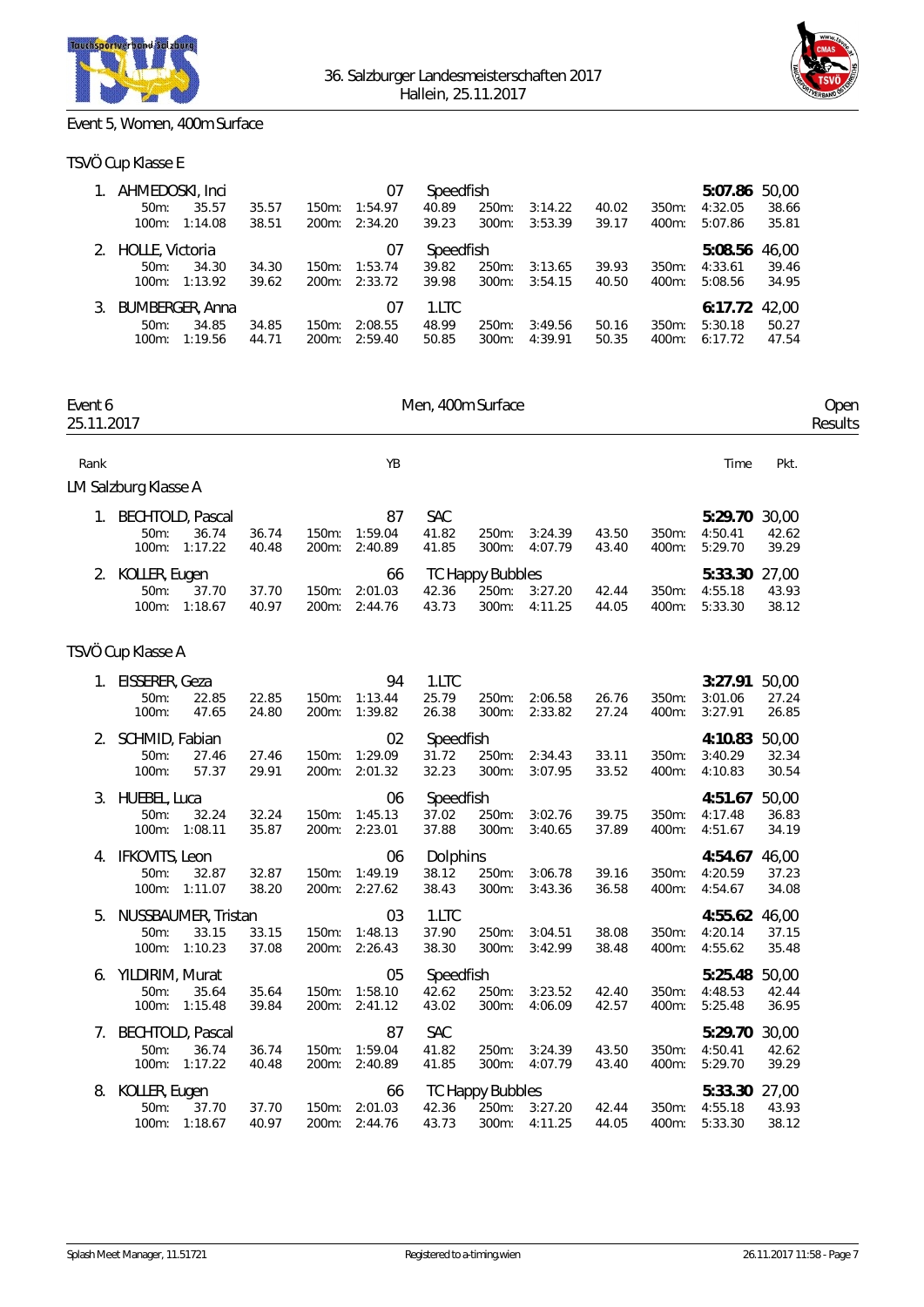



# Event 6, Men, 400m Surface

### TSVÖ Cup Klasse C

| 1. SCHMID, Fabian<br>$50m$ :<br>$100m$ : | 27.46<br>57.37 | 27.46<br>29.91 | $150m$ : | 02<br>1:29.09<br>200m: 2:01.32 | Speedfish<br>31.72<br>32.23 | 250m: | 2:34.43<br>300m: 3:07.95 | 33.11<br>33.52 | 350m: | 4:10.83 50.00<br>3:40.29<br>400m: 4:10.83 | 32.34<br>30.54 |
|------------------------------------------|----------------|----------------|----------|--------------------------------|-----------------------------|-------|--------------------------|----------------|-------|-------------------------------------------|----------------|
| 2. NUSSBAUMER, Tristan                   |                |                |          | 03                             | $1.1$ TC                    |       |                          |                |       | 4:55.62 46.00                             |                |
| $50m$ :                                  | 33.15          | 33.15          | 150m:    | 1:48.13                        | 37.90                       | 250m: | 3:04.51                  | 38.08          | 350m: | 4:20.14                                   | - 37.15        |
| $100m$ :                                 | 1:10.23        | 37.08          |          | 200m: 2:26.43                  | 38.30                       |       | 300m: 3:42.99            | 38.48          | 400m: | 4:55.62                                   | 35.48          |

## TSVÖ Cup Klasse D

| 1. YILDIRIM, Murat | 05 Speedfish     |  | 5:25.48 50.00 |  |  |  |  |                                                                                 |  |
|--------------------|------------------|--|---------------|--|--|--|--|---------------------------------------------------------------------------------|--|
|                    | 50m: 35.64 35.64 |  |               |  |  |  |  | 150m: 1:58.10  42.62  250m: 3:23.52  42.40  350m: 4:48.53  42.44                |  |
|                    |                  |  |               |  |  |  |  | 100m: 1:15.48 39.84 200m: 2:41.12 43.02 300m: 4:06.09 42.57 400m: 5:25.48 36.95 |  |

## TSVÖ Cup Klasse E

| 1. HUEBEL, Luca   |         |       |          | 06            | Speedfish |       |         |       |          | 4:51.67 50.00 |       |
|-------------------|---------|-------|----------|---------------|-----------|-------|---------|-------|----------|---------------|-------|
| $50m$ :           | 32.24   | 32.24 | $150m$ : | 1:45.13       | 37.02     | 250m: | 3:02.76 | 39.75 | $350m$ : | 4:17.48       | 36.83 |
| $100m$ :          | 1:08.11 | 35.87 |          | 200m: 2:23.01 | 37.88     | 300m: | 3:40.65 | 37.89 | 400m:    | 4:51.67       | 34.19 |
|                   |         |       |          |               |           |       |         |       |          |               |       |
| 2. IFKOVITS, Leon |         |       |          | 06            | Dolphins  |       |         |       |          | 4:54.67 46.00 |       |
| $50m$ :           | 32.87   | 32.87 |          | 150m: 1:49.19 | 38.12     | 250m: | 3:06.78 | 39.16 | $350m$ : | 4:20.59       | 37.23 |

| Event 7<br>25.11.2017             | Women, 50m Apnea | Open<br>Results |
|-----------------------------------|------------------|-----------------|
| Rank                              | YB               | Time<br>Pkt.    |
| LM Salzburg Klasse A              |                  |                 |
| NOETH, Manuela<br>1.<br>Ö. Rekord | 76<br>SAC        | 54.22 50,00     |
| TSVÖ Cup Klasse A                 |                  |                 |
| NOETH, Manuela<br>1.<br>Ö. Rekord | SAC<br>76        | 54.22 50,00     |
| Event 8<br>25.11.2017             | Men, 50m Apnea   | Open<br>Results |

| Rank                   |                                                                                     | YB             |                                                                         | Time                                      | Pkt. |
|------------------------|-------------------------------------------------------------------------------------|----------------|-------------------------------------------------------------------------|-------------------------------------------|------|
|                        | LM Salzburg Klasse A                                                                |                |                                                                         |                                           |      |
|                        | STRUMBICHLER, Walter<br>Ö. Rekord                                                   | 79             | <b>SAC</b>                                                              | 24.57 50.00                               |      |
| 2.<br>3.<br>4.         | KOLLER, Eugen<br><b>GRUBER, Guenther</b><br>EGGER, Lukas<br>Ö. Rekord der Klasse C. | 66<br>69<br>03 | <b>TC Happy Bubbles</b><br><b>TC Delphin</b><br><b>TC Happy Bubbles</b> | 25.88 46,00<br>27.50 42,00<br>28.70 50,00 |      |
| 5.<br>6.<br><b>DNF</b> | <b>GRUNDTNER, Thomas</b><br>LOHWASSER, Frank<br><b>BECHTOLD, Pascal</b>             | 65<br>66<br>87 | <b>TC Delphin</b><br><b>TC Delphin</b><br>SAC                           | 31.63 36,00<br>33.82 33,00                |      |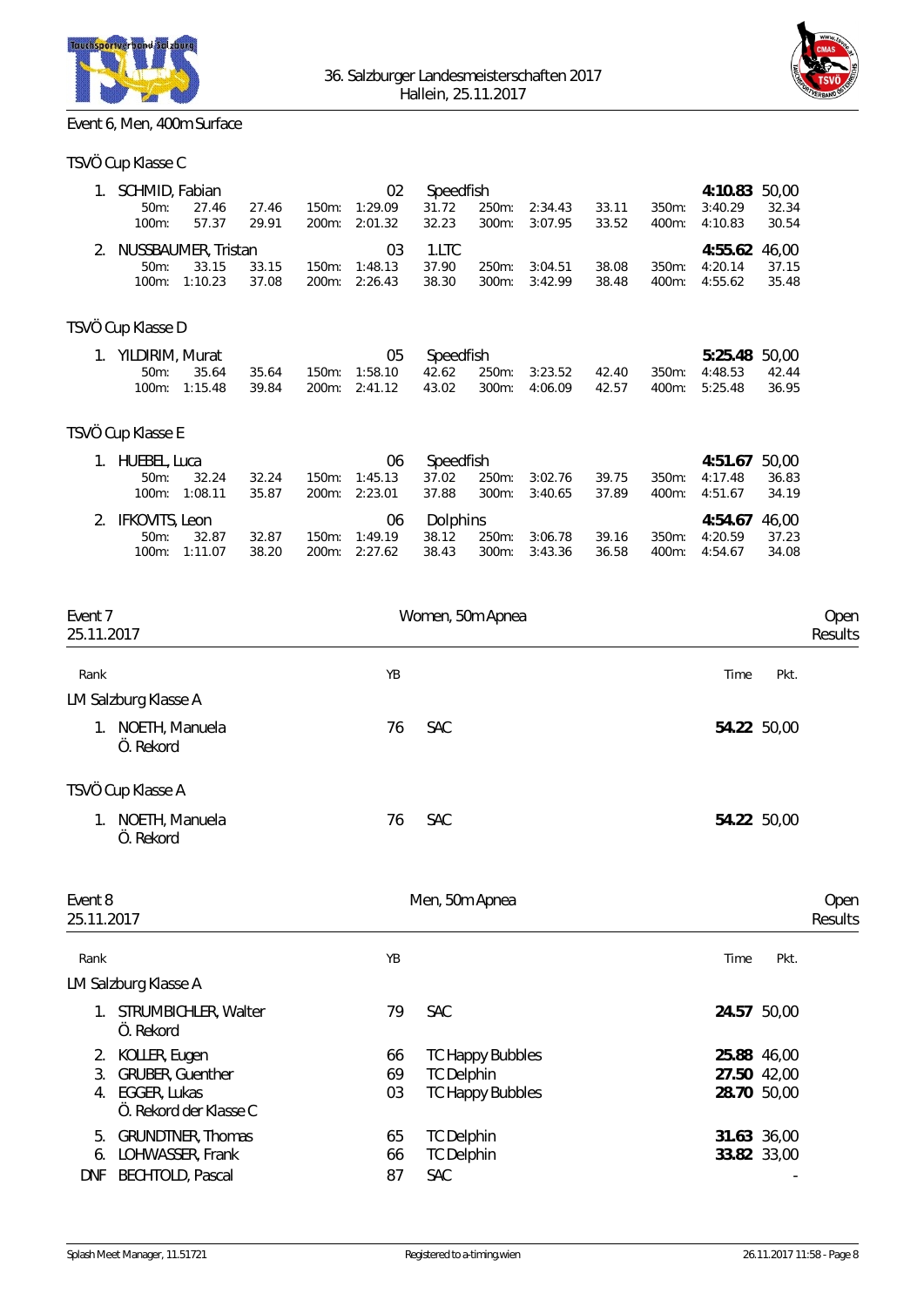



# Event 8, Men, 50m Apnea

|            | LM Salzburg Klasse C                      |    |                         |             |             |  |  |  |  |  |  |
|------------|-------------------------------------------|----|-------------------------|-------------|-------------|--|--|--|--|--|--|
|            | 1. EGGER, Lukas<br>Ö. Rekord der Klasse C | 03 | <b>TC Happy Bubbles</b> | 28.70 50,00 |             |  |  |  |  |  |  |
|            | TSVÖ Cup Klasse A                         |    |                         |             |             |  |  |  |  |  |  |
| 1.         | STRUMBICHLER, Walter<br>Ö. Rekord         | 79 | SAC                     | 24.57       | 50,00       |  |  |  |  |  |  |
| 2.         | KOLLER, Eugen                             | 66 | <b>TC Happy Bubbles</b> | 25.88 46,00 |             |  |  |  |  |  |  |
| 3.         | GRUBER, Guenther                          | 69 | <b>TC Delphin</b>       | 27.50 42,00 |             |  |  |  |  |  |  |
| 4.         | EGGER, Lukas<br>Ö. Rekord der Klasse C    | 03 | <b>TC Happy Bubbles</b> | 28.70       | 50,00       |  |  |  |  |  |  |
| 5.         | <b>GRUNDTNER, Thomas</b>                  | 65 | <b>TC Delphin</b>       | 31.63 36,00 |             |  |  |  |  |  |  |
| 6.         | LOHWASSER, Frank                          | 66 | <b>TC Delphin</b>       |             | 33.82 33,00 |  |  |  |  |  |  |
| <b>DNF</b> | <b>BECHTOLD, Pascal</b>                   | 87 | <b>SAC</b>              |             |             |  |  |  |  |  |  |
|            | TSVÖ Cup Klasse C                         |    |                         |             |             |  |  |  |  |  |  |
| 1.         | EGGER, Lukas<br>Ö. Rekord der Klasse C    | 03 | <b>TC Happy Bubbles</b> | 28.70 50,00 |             |  |  |  |  |  |  |

| Event 9<br>25.11.2017                                            | Women, 25m Apnea | Open<br>Results |
|------------------------------------------------------------------|------------------|-----------------|
| Rank                                                             | YB               | Time<br>Pkt.    |
| TSVÖ Cup Klasse A                                                |                  |                 |
| <b>BENIGNI, Anna</b><br>1.<br>Ö. Rekord der Klasse E             | Dolphins<br>06   | 10.90 50,00     |
| TSVÖ Cup Klasse E                                                |                  |                 |
| BENIGNI, Anna<br>$1_{\cdot}$<br>Ö. Rekord der Klasse E           | Dolphins<br>06   | 10.90 50,00     |
| Event 10<br>25.11.2017                                           | Men, 25m Apnea   | Open<br>Results |
| Rank                                                             | YB               | Time<br>Pkt.    |
| TSVÖ Cup Klasse A                                                |                  |                 |
| REBBAPRAGADA, Sricharan<br>$1_{\cdot}$<br>Ö. Rekord der Klasse F | 08<br>Speedfish  | 13.64 50,00     |
| TSVÖ Cup Klasse F                                                |                  |                 |
| 1. REBBAPRAGADA, Sricharan<br>Ö. Rekord der Klasse F             | 08<br>Speedfish  | 13.64 50,00     |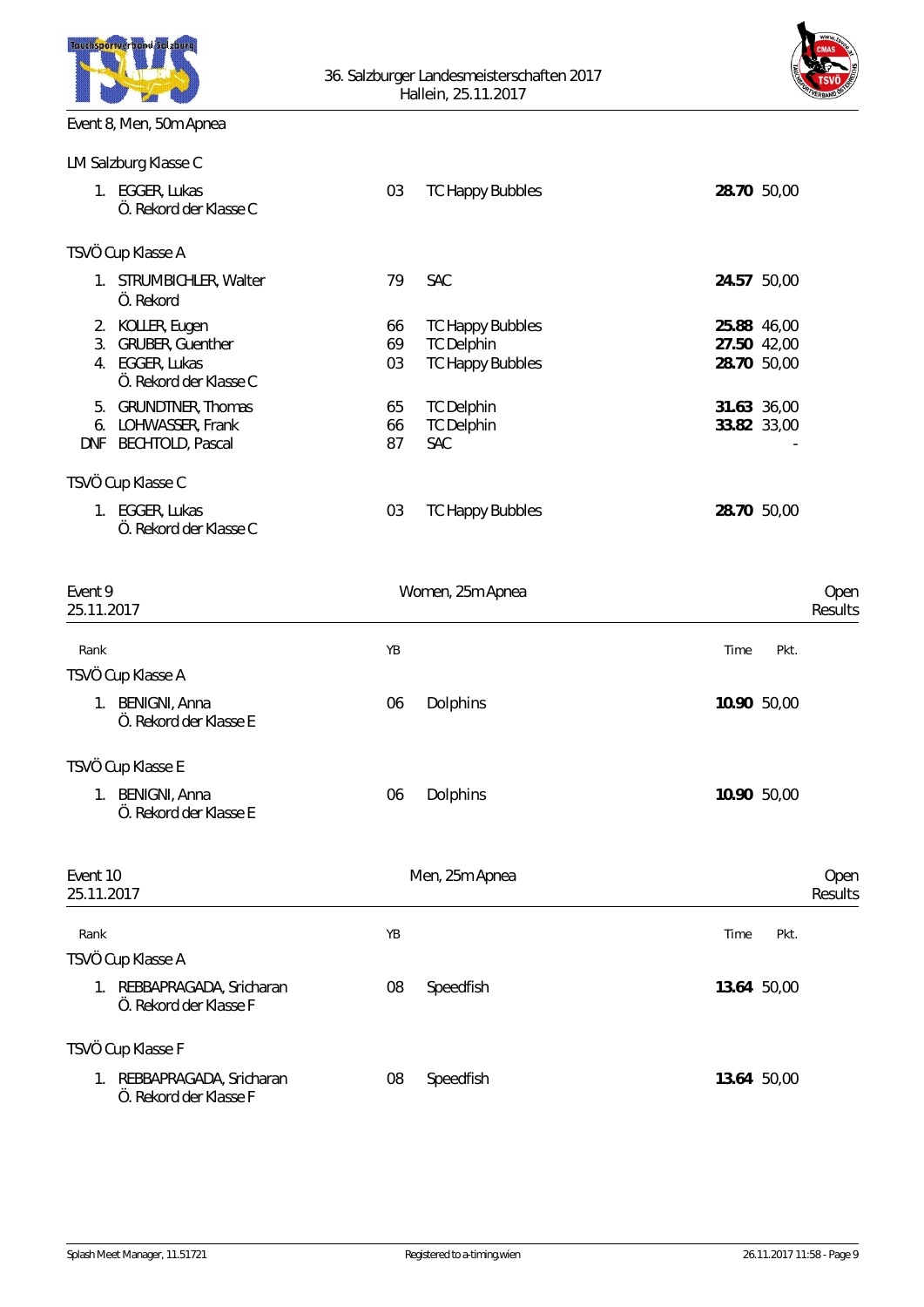



| Event 11<br>25.11.2017 |                                             |          | Women, 100m Bifins                |                    |                |                | Open<br>Results |
|------------------------|---------------------------------------------|----------|-----------------------------------|--------------------|----------------|----------------|-----------------|
| Rank                   |                                             | YB       |                                   | Time               | Pkt.           | 50m            | 100m            |
|                        | TSVÖ Cup Klasse A                           |          |                                   |                    |                |                |                 |
|                        |                                             |          |                                   |                    |                |                |                 |
|                        | 1. BENIGNI, Anna<br>Ö. Rekord der Klasse E  | 06       | Dolphins                          | 1:03.94            | 50,00          | 30.58          | 33.36           |
| 2.                     | SYLEJMANI, Alina                            | 06       | Speedfish                         | 1:13.19            | 46,00          | 35.06          | 38.13           |
| 3.                     | KOSLICKA, Karolina                          | 08       | Speedfish                         | 1:19.53            | 50,00          | 36.36          | 43.17           |
| 4.                     | WOJNAR, Julia                               | 08       | Speedfish                         | 1:21.72            | 46,00          | 40.38          | 41.34           |
| 5.<br>6.               | BATWARE, Sarah<br>RACHLINGER, Mia           | 08<br>09 | Speedfish<br>Speedfish            | 1:36.49<br>1:43.37 | 42,00<br>39,00 | 43.47<br>47.21 | 53.02<br>56.16  |
|                        |                                             |          |                                   |                    |                |                |                 |
|                        | TSVÖ Cup Klasse E                           |          |                                   |                    |                |                |                 |
|                        | 1. BENIGNI, Anna<br>Ö. Rekord der Klasse E  | 06       | Dolphins                          | 1:03.94            | 50,00          | 30.58          | 33.36           |
|                        | 2. SYLEJMANI, Alina                         | 06       | Speedfish                         | 1:13.19            | 46,00          | 35.06          | 38.13           |
|                        | TSVÖ Cup Klasse F                           |          |                                   |                    |                |                |                 |
| 1.                     | KOSLICKA, Karolina                          | 08       | Speedfish                         | 1:19.53            | 50,00          | 36.36          | 43.17           |
|                        | 2. WOJNAR, Julia                            | 08       | Speedfish                         | 1:21.72            | 46,00          | 40.38          | 41.34           |
| 3.                     | BATWARE, Sarah                              | 08       | Speedfish                         | 1:36.49            | 42,00          | 43.47          | 53.02           |
|                        | 4. RACHLINGER, Mia                          | 09       | Speedfish                         | 1:43.37            | 39,00          | 47.21          | 56.16           |
| Event 12               |                                             |          | Men, 100m Bifins                  |                    |                |                | Open            |
| 25.11.2017             |                                             |          |                                   |                    |                |                | Results         |
| Rank                   |                                             | YB       |                                   | Time               | Pkt.           | 50m            | 100m            |
|                        | LM Salzburg Klasse A                        |          |                                   |                    |                |                |                 |
|                        | 1. KOBLER, Marius                           | 76       | THW Tauchclub                     | 1:23.04            | 24,00          | 36.99          | 46.05           |
|                        | TSVÖ Cup Klasse A                           |          |                                   |                    |                |                |                 |
|                        | 1. SCHMID, Fabian<br>Ö. Rekord der Klasse C |          | 02 Speedfish                      |                    | 49.93 50,00    | 24.37          | 25.56           |
| 2.                     | MATRONE, Alessandro                         | 02       | Speedfish                         | 1:00.69            | 46,00          | 29.83          | 30.86           |
| 3.                     | MAZA, Lorenzo                               | 05       | Speedfish                         | 1:02.45            | 50,00          | 30.63          | 31.82           |
| 4.                     | IFKOVITS, Leon                              | 06       | Dolphins                          | 1:04.41            | 50,00          | 31.89          | 32.52           |
| 5.                     | ALBINI, Marco                               | 07       | Speedfish                         | 1:07.52            | 46,00          | 33.11          | 34.41           |
| 6.                     | SYLEJMANI, Leard                            | 06       | Speedfish                         | 1:15.13            | 42,00          | 37.46          | 37.67           |
| 7.                     | REBBAPRAGADA, Sricharan                     | 08       | Speedfish                         | 1:15.87            | 50,00          | 35.76          | 40.11           |
| 8.                     | DESAI, Aditya                               | 05       | Speedfish<br><b>THW Tauchclub</b> | 1:19.70<br>1:23.04 | 46,00          | 37.10          | 42.60           |
| 9.<br>10.              | KOBLER, Marius<br>SALOMON, Leon             | 76<br>09 | Speedfish                         | 1:26.84            | 24,00<br>46,00 | 36.99<br>40.99 | 46.05<br>45.85  |
|                        | 11. YILDIRIM, Batu                          | 07       | Speedfish                         | 1:29.20            | 39,00          | 44.58          | 44.62           |
| 12.                    | GIMESI, Samu                                | 09       | Speedfish                         | 1:32.95            | 42,00          | 44.48          | 48.47           |
| 13.                    | STREERUWITZ, Luis                           | 08       | Speedfish                         | 1:33.22            | 39,00          | 44.13          | 49.09           |
|                        | TSVÖ Cup Klasse C                           |          |                                   |                    |                |                |                 |
|                        | 1. SCHMID, Fabian<br>Ö. Rekord der Klasse C | 02       | Speedfish                         | 49.93              | 50,00          | 24.37          | 25.56           |
|                        | 2. MATRONE, Alessandro                      | 02       | Speedfish                         | 1:00.69            | 46,00          | 29.83          | 30.86           |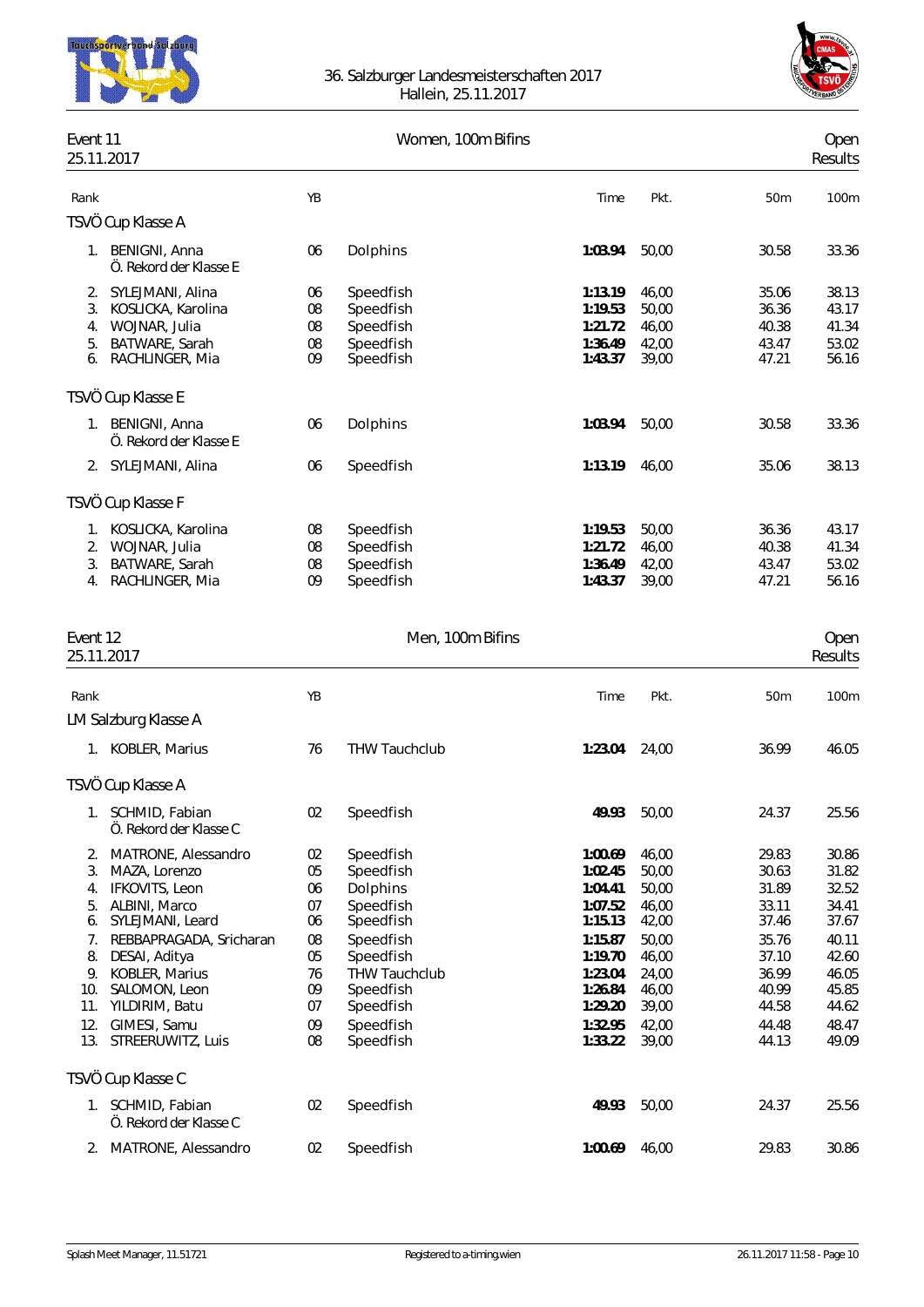

### Event 12, Men, 100m Bifins



|          | TSVÖ Cup Klasse D              |          |                        |                    |                |                |                |
|----------|--------------------------------|----------|------------------------|--------------------|----------------|----------------|----------------|
| 1.<br>2. | MAZA, Lorenzo<br>DESAI, Aditya | 05<br>05 | Speedfish<br>Speedfish | 1:02.45<br>1:19.70 | 50,00<br>46,00 | 30.63<br>37.10 | 31.82<br>42.60 |
|          | TSVÖ Cup Klasse E              |          |                        |                    |                |                |                |
| 1.       | IFKOVITS, Leon                 | 06       | Dolphins               | 1:04.41            | 50,00          | 31.89          | 32.52          |
| 2.       | ALBINI, Marco                  | 07       | Speedfish              | 1:07.52            | 46,00          | 33.11          | 34.41          |
| 3.       | SYLEJMANI, Leard               | 06       | Speedfish              | 1:15.13            | 42,00          | 37.46          | 37.67          |
| 4.       | YILDIRIM, Batu                 | 07       | Speedfish              | 1:29.20            | 39,00          | 44.58          | 44.62          |
|          | TSVÖ Cup Klasse F              |          |                        |                    |                |                |                |
|          | REBBAPRAGADA, Sricharan        | 08       | Speedfish              | 1:15.87            | 50,00          | 35.76          | 40.11          |
| 2.       | SALOMON, Leon                  | 09       | Speedfish              | 1:26.84            | 46,00          | 40.99          | 45.85          |
| 3.       | GIMESI, Samu                   | 09       | Speedfish              | 1:32.95            | 42,00          | 44.48          | 48.47          |
| 4.       | STREERUWITZ, Luis              | 08       | Speedfish              | 1:33.22            | 39,00          | 44.13          | 49.09          |
|          |                                |          |                        |                    |                |                |                |
|          |                                |          |                        |                    |                |                |                |

| Event 13<br>25.11.2017 |                                           | Women, 100m Immersion |                         |         |       |                 | Open<br>Results |
|------------------------|-------------------------------------------|-----------------------|-------------------------|---------|-------|-----------------|-----------------|
| Rank                   |                                           | YB                    |                         | Time    | Pkt.  | 50 <sub>m</sub> | 100m            |
| Event 14<br>25.11.2017 |                                           | Men, 100m Immersion   |                         |         |       |                 | Open<br>Results |
| Rank                   |                                           | YB                    |                         | Time    | Pkt.  | 50m             | 100m            |
|                        | LM Salzburg Klasse A                      |                       |                         |         |       |                 |                 |
|                        | 1. STRUMBICHLER, Walter<br>Ö. Rekord      | 79                    | <b>SAC</b>              | 1:00.66 | 50,00 | 28.30           | 32.36           |
| 2.                     | GRUBER, Guenther                          | 69                    | <b>TC Delphin</b>       | 1:04.85 | 46,00 | 31.26           | 33.59           |
| 3.                     | KOLLER, Eugen                             | 66                    | <b>TC Happy Bubbles</b> | 1:06.40 | 42,00 | 32.87           | 33.53           |
| 4.                     | EGGER, Lukas<br>Ö. Rekord der Klasse C    | 03                    | <b>TC Happy Bubbles</b> | 1:11.14 | 50,00 | 31.85           | 39.29           |
| 5.                     | GRUNDTNER, Thomas                         | 65                    | <b>TC Delphin</b>       | 1:21.94 | 36,00 | 39.56           | 42.38           |
| 6.                     | <b>BECHTOLD, Pascal</b>                   | 87                    | SAC                     | 1:25.96 | 33,00 | 41.06           | 44.90           |
|                        | 7. LOHWASSER, Frank                       | 66                    | <b>TC Delphin</b>       | 1:26.76 | 30,00 | 41.18           | 45.58           |
|                        | LM Salzburg Klasse C                      |                       |                         |         |       |                 |                 |
|                        | 1. EGGER, Lukas<br>Ö. Rekord der Klasse C | 03                    | <b>TC Happy Bubbles</b> | 1:11.14 | 50,00 | 31.85           | 39.29           |
|                        | TSVÖ Cup Klasse A                         |                       |                         |         |       |                 |                 |
|                        | 1. STRUMBICHLER, Walter<br>Ö. Rekord      | 79                    | <b>SAC</b>              | 1:00.66 | 50,00 | 28.30           | 32.36           |
| 2.                     | GRUBER, Guenther                          | 69                    | <b>TC Delphin</b>       | 1:04.85 | 46,00 | 31.26           | 33.59           |
| 3.                     | KOLLER, Eugen                             | 66                    | <b>TC Happy Bubbles</b> | 1:06.40 | 42,00 | 32.87           | 33.53           |
| 4.                     | EGGER, Lukas<br>Ö. Rekord der Klasse C    | 03                    | <b>TC Happy Bubbles</b> | 1:11.14 | 50,00 | 31.85           | 39.29           |
| 5.                     | GRUNDTNER, Thomas                         | 65                    | <b>TC Delphin</b>       | 1:21.94 | 36,00 | 39.56           | 42.38           |
| 6.                     | <b>BECHTOLD, Pascal</b>                   | 87                    | <b>SAC</b>              | 1:25.96 | 33,00 | 41.06           | 44.90           |
| 7.                     | LOHWASSER, Frank                          | 66                    | <b>TC Delphin</b>       | 1:26.76 | 30,00 | 41.18           | 45.58           |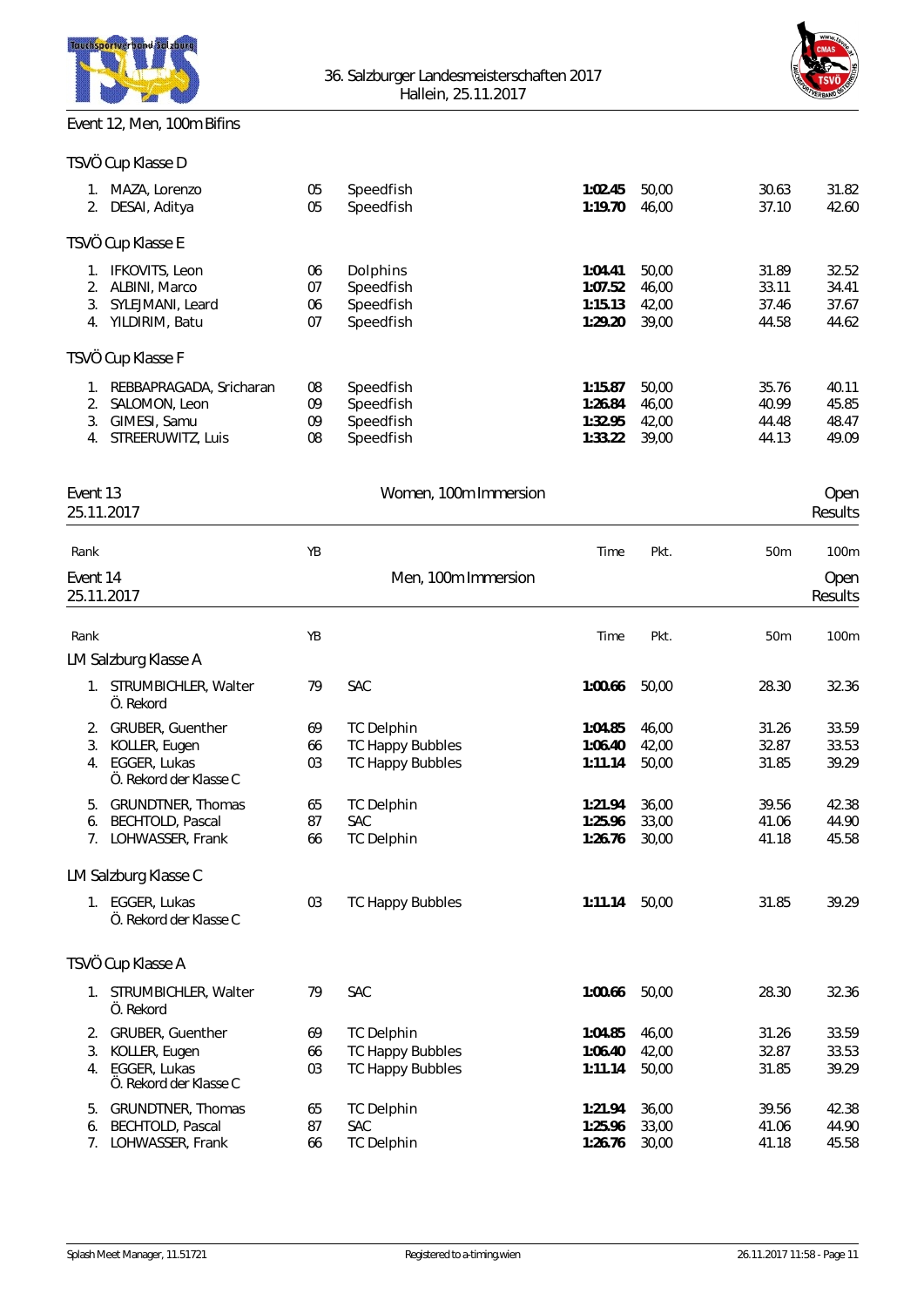



#### Event 14, Men, 100m Immersion

#### TSVÖ Cup Klasse C

|          | 1. EGGER, Lukas<br>Ö. Rekord der Klasse C                                                                                                                                                                                                                   |                                                                      | 03                                                                                                                               | TC Happy Bubbles                                                                                                                 | 1:11.14                                                                                                  | 50,00                                                                                                    |                                                                                                          | 31.85                                                                                                    | 39.29                                                                                                    |
|----------|-------------------------------------------------------------------------------------------------------------------------------------------------------------------------------------------------------------------------------------------------------------|----------------------------------------------------------------------|----------------------------------------------------------------------------------------------------------------------------------|----------------------------------------------------------------------------------------------------------------------------------|----------------------------------------------------------------------------------------------------------|----------------------------------------------------------------------------------------------------------|----------------------------------------------------------------------------------------------------------|----------------------------------------------------------------------------------------------------------|----------------------------------------------------------------------------------------------------------|
| Event 15 | 25.11.2017                                                                                                                                                                                                                                                  |                                                                      |                                                                                                                                  | Women, 200m Surface                                                                                                              |                                                                                                          |                                                                                                          |                                                                                                          |                                                                                                          | Open<br>Results                                                                                          |
| Rank     |                                                                                                                                                                                                                                                             | YB                                                                   |                                                                                                                                  | Time                                                                                                                             | Pkt.                                                                                                     | 50m                                                                                                      | 100m                                                                                                     | 150m                                                                                                     | 200m                                                                                                     |
|          | TSVÖ Cup Klasse A                                                                                                                                                                                                                                           |                                                                      |                                                                                                                                  |                                                                                                                                  |                                                                                                          |                                                                                                          |                                                                                                          |                                                                                                          |                                                                                                          |
|          | 1. NUSSBAUMER, Mia<br>2. REBBAPRAGADA, Gayathri 05<br>3. BENIGNI, Anna<br>Ö. Rekord der Klasse E                                                                                                                                                            | 01<br>06                                                             | 1.LTC<br>Speedfish<br>Dolphins                                                                                                   | 1:58.73<br>2:05.44<br>2:08.35                                                                                                    | 50,00<br>50,00<br>50,00                                                                                  | 26.68<br>28.09<br>29.83                                                                                  | 30.29<br>31.46<br>32.80                                                                                  | 31.87<br>33.20<br>33.86                                                                                  | 29.89<br>32.69<br>31.86                                                                                  |
|          | 4. PART, Lea<br>5. AHMEDOSKI, Inci<br>6. POETZL, Lara<br>7. GIMESI, Sara<br>8. HOLLE, Victoria<br>9. BUCHHOLZ, Helene<br>10. BUMBERGER, Anna<br>11. SYLEJMANI, Alina<br>12. KOSLICKA, Karolina<br>13. TRVAL, Anja<br>14. WOJNAR, Julia<br>15. FRANK, Hannah | 02<br>07<br>03<br>05<br>07<br>03<br>07<br>06<br>08<br>07<br>08<br>08 | 1.LTC<br>Speedfish<br>1.LTC<br>Speedfish<br>Speedfish<br>1.LTC<br>1.LTC<br>Speedfish<br>Speedfish<br>1.LTC<br>Speedfish<br>1.LTC | 2:10.89<br>2:13.86<br>2:20.08<br>2:25.81<br>2:30.25<br>2:45.26<br>2:52.53<br>2:52.66<br>2:55.78<br>2:58.89<br>3:07.52<br>3:33.34 | 50,00<br>46,00<br>46,00<br>46,00<br>42,00<br>42,00<br>39,00<br>36,00<br>50,00<br>33,00<br>46,00<br>42,00 | 28.80<br>31.31<br>30.71<br>32.17<br>34.34<br>34.85<br>35.22<br>41.35<br>38.25<br>39.44<br>44.38<br>51.59 | 32.56<br>33.16<br>36.16<br>36.26<br>38.93<br>42.29<br>44.56<br>45.07<br>44.88<br>47.03<br>48.57<br>54.23 | 34.90<br>34.94<br>37.08<br>39.12<br>38.89<br>45.39<br>48.71<br>44.73<br>46.51<br>48.11<br>50.68<br>54.82 | 34.63<br>34.45<br>36.13<br>38.26<br>38.09<br>42.73<br>44.04<br>41.51<br>46.14<br>44.31<br>43.89<br>52.70 |
|          | TSVÖ Cup Klasse B                                                                                                                                                                                                                                           |                                                                      |                                                                                                                                  |                                                                                                                                  |                                                                                                          |                                                                                                          |                                                                                                          |                                                                                                          |                                                                                                          |
|          | 1. NUSSBAUMER, Mia                                                                                                                                                                                                                                          | 01                                                                   | 1.LTC                                                                                                                            | 1:58.73                                                                                                                          | 50,00                                                                                                    | 26.68                                                                                                    | 30.29                                                                                                    | 31.87                                                                                                    | 29.89                                                                                                    |
|          | TSVÖ Cup Klasse C                                                                                                                                                                                                                                           |                                                                      |                                                                                                                                  |                                                                                                                                  |                                                                                                          |                                                                                                          |                                                                                                          |                                                                                                          |                                                                                                          |
|          | 1. PART, Lea<br>2. POETZL, Lara<br>3. BUCHHOLZ, Helene                                                                                                                                                                                                      | 02<br>03<br>03                                                       | 1.LTC<br>1.LTC<br>1.LTC                                                                                                          | 2:10.89<br>2:20.08<br>2:45.26                                                                                                    | 50,00<br>46,00<br>42,00                                                                                  | 28.80<br>30.71<br>34.85                                                                                  | 32.56<br>36.16<br>42.29                                                                                  | 34.90<br>37.08<br>45.39                                                                                  | 34.63<br>36.13<br>42.73                                                                                  |
|          | TSVÖ Cup Klasse D                                                                                                                                                                                                                                           |                                                                      |                                                                                                                                  |                                                                                                                                  |                                                                                                          |                                                                                                          |                                                                                                          |                                                                                                          |                                                                                                          |
|          | 1. REBBAPRAGADA, Gayathri 05<br>2. GIMESI, Sara                                                                                                                                                                                                             | 05                                                                   | Speedfish<br>Speedfish                                                                                                           | 2:05.44<br>2:25.81                                                                                                               | 50,00<br>46,00                                                                                           | 28.09<br>32.17                                                                                           | 31.46<br>36.26                                                                                           | 33.20<br>39.12                                                                                           | 32.69<br>38.26                                                                                           |
|          | TSVÖ Cup Klasse E                                                                                                                                                                                                                                           |                                                                      |                                                                                                                                  |                                                                                                                                  |                                                                                                          |                                                                                                          |                                                                                                          |                                                                                                          |                                                                                                          |
|          | 1. BENIGNI, Anna<br>Ö. Rekord der Klasse E                                                                                                                                                                                                                  | 06                                                                   | Dolphins                                                                                                                         | 2:08.35                                                                                                                          | 50,00                                                                                                    | 29.83                                                                                                    | 32.80                                                                                                    | 33.86                                                                                                    | 31.86                                                                                                    |
|          | 2. AHMEDOSKI, Inci<br>3. HOLLE, Victoria<br>4. BUMBERGER, Anna<br>5. SYLEJMANI, Alina<br>6. TRVAL, Anja                                                                                                                                                     | 07<br>07<br>07<br>06<br>07                                           | Speedfish<br>Speedfish<br>1.LTC<br>Speedfish<br>1.LTC                                                                            | 2:13.86<br>2:30.25<br>2:52.53<br>2:52.66<br>2:58.89                                                                              | 46,00<br>42,00<br>39,00<br>36,00<br>33,00                                                                | 31.31<br>34.34<br>35.22<br>41.35<br>39.44                                                                | 33.16<br>38.93<br>44.56<br>45.07<br>47.03                                                                | 34.94<br>38.89<br>48.71<br>44.73<br>48.11                                                                | 34.45<br>38.09<br>44.04<br>41.51<br>44.31                                                                |
|          | TSVÖ Cup Klasse F                                                                                                                                                                                                                                           |                                                                      |                                                                                                                                  |                                                                                                                                  |                                                                                                          |                                                                                                          |                                                                                                          |                                                                                                          |                                                                                                          |
|          | 1. KOSLICKA, Karolina                                                                                                                                                                                                                                       | 08                                                                   | Speedfish                                                                                                                        | 2:55.78                                                                                                                          | 50,00                                                                                                    | 38.25<br>$\Omega$                                                                                        | 44.88                                                                                                    | 46.51<br>ro 10                                                                                           | 46.14<br>1200                                                                                            |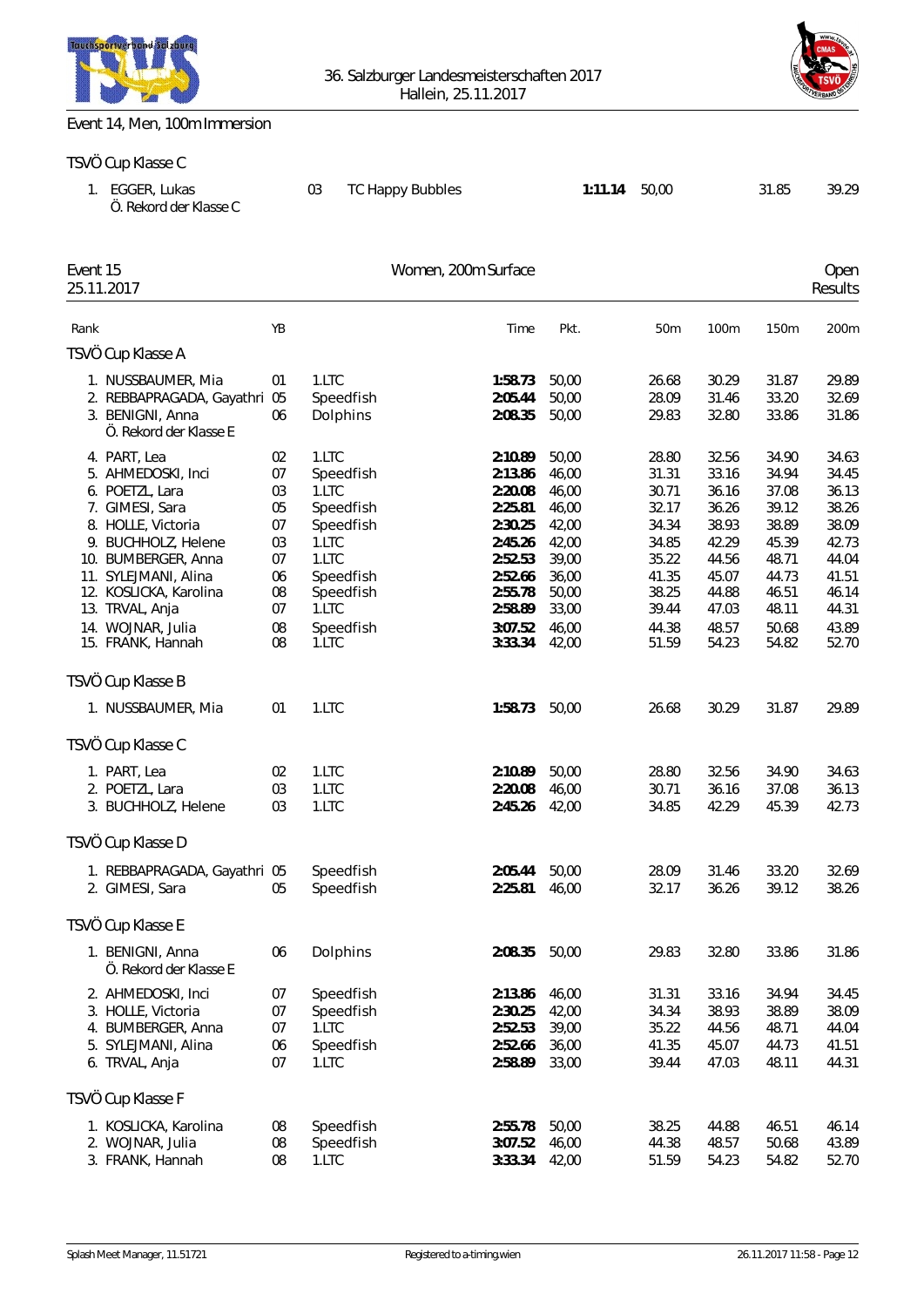



| Event 16 | 25.11.2017                                                                                                                                                                                                                                                                                                                                                                                                                                                                  |                                                                                                    |                                                                                                                                                                                                                                                                      | Men, 200m Surface                                                                                                                                                                                  |                                                                                                                                                               |                                                                                                                                                                |                                                                                                                                                                |                                                                                                                                                                | Open<br>Results                                                                                                                                                |
|----------|-----------------------------------------------------------------------------------------------------------------------------------------------------------------------------------------------------------------------------------------------------------------------------------------------------------------------------------------------------------------------------------------------------------------------------------------------------------------------------|----------------------------------------------------------------------------------------------------|----------------------------------------------------------------------------------------------------------------------------------------------------------------------------------------------------------------------------------------------------------------------|----------------------------------------------------------------------------------------------------------------------------------------------------------------------------------------------------|---------------------------------------------------------------------------------------------------------------------------------------------------------------|----------------------------------------------------------------------------------------------------------------------------------------------------------------|----------------------------------------------------------------------------------------------------------------------------------------------------------------|----------------------------------------------------------------------------------------------------------------------------------------------------------------|----------------------------------------------------------------------------------------------------------------------------------------------------------------|
| Rank     |                                                                                                                                                                                                                                                                                                                                                                                                                                                                             | YB                                                                                                 |                                                                                                                                                                                                                                                                      | Time                                                                                                                                                                                               | Pkt.                                                                                                                                                          | 50m                                                                                                                                                            | 100m                                                                                                                                                           | 150m                                                                                                                                                           | 200m                                                                                                                                                           |
|          | LM Salzburg Klasse A                                                                                                                                                                                                                                                                                                                                                                                                                                                        |                                                                                                    |                                                                                                                                                                                                                                                                      |                                                                                                                                                                                                    |                                                                                                                                                               |                                                                                                                                                                |                                                                                                                                                                |                                                                                                                                                                |                                                                                                                                                                |
|          | 1. GRUBER, Guenther<br>2. EGGER, Lukas<br>3. BECHTOLD, Pascal<br>4. KOLLER, Eugen<br>5. GRUNDTNER, Thomas<br>6. LOHWASSER, Frank                                                                                                                                                                                                                                                                                                                                            | 69<br>03<br>87<br>66<br>65<br>66                                                                   | <b>TC Delphin</b><br><b>TC Happy Bubbles</b><br><b>SAC</b><br><b>TC Happy Bubbles</b><br><b>TC Delphin</b><br><b>TC Delphin</b>                                                                                                                                      | 2:22.47<br>2:24.36<br>2:35.07<br>2:38.50<br>2:49.41<br>2:56.56                                                                                                                                     | 30,00<br>42,00<br>20,00<br>18,00<br>12,00<br>9,00                                                                                                             | 32.04<br>34.43<br>35.65<br>37.61<br>36.92<br>34.79                                                                                                             | 35.67<br>37.09<br>38.54<br>40.31<br>42.21<br>42.28                                                                                                             | 38.89<br>38.27<br>42.49<br>42.26<br>44.76<br>48.75                                                                                                             | 35.87<br>34.57<br>38.39<br>38.32<br>45.52<br>50.74                                                                                                             |
|          | LM Salzburg Klasse C                                                                                                                                                                                                                                                                                                                                                                                                                                                        |                                                                                                    |                                                                                                                                                                                                                                                                      |                                                                                                                                                                                                    |                                                                                                                                                               |                                                                                                                                                                |                                                                                                                                                                |                                                                                                                                                                |                                                                                                                                                                |
|          | 1. EGGER, Lukas                                                                                                                                                                                                                                                                                                                                                                                                                                                             | 03                                                                                                 | <b>TC Happy Bubbles</b>                                                                                                                                                                                                                                              | 2:24.36                                                                                                                                                                                            | 42,00                                                                                                                                                         | 34.43                                                                                                                                                          | 37.09                                                                                                                                                          | 38.27                                                                                                                                                          | 34.57                                                                                                                                                          |
|          | TSVÖ Cup Klasse A                                                                                                                                                                                                                                                                                                                                                                                                                                                           |                                                                                                    |                                                                                                                                                                                                                                                                      |                                                                                                                                                                                                    |                                                                                                                                                               |                                                                                                                                                                |                                                                                                                                                                |                                                                                                                                                                |                                                                                                                                                                |
|          | 1. EISSERER, Geza<br>Ö. Rekord                                                                                                                                                                                                                                                                                                                                                                                                                                              | 94                                                                                                 | 1.LTC                                                                                                                                                                                                                                                                | 1:29.88                                                                                                                                                                                            | 50,00                                                                                                                                                         | 20.00                                                                                                                                                          | 21.94                                                                                                                                                          | 23.79                                                                                                                                                          | 24.15                                                                                                                                                          |
|          | 2. SCHMID, Fabian<br>Ö. Rekord der Klasse C                                                                                                                                                                                                                                                                                                                                                                                                                                 | 02                                                                                                 | Speedfish                                                                                                                                                                                                                                                            | 1:47.61                                                                                                                                                                                            | 50,00                                                                                                                                                         | 25.37                                                                                                                                                          | 27.40                                                                                                                                                          | 28.35                                                                                                                                                          | 26.49                                                                                                                                                          |
|          | 3. MAZA, Lorenzo<br>4. NUSSBAUMER, Tristan<br>5. HUEBEL, Luca<br>6. IFKOVITS, Leon<br>7. GRUBER, Guenther<br>8. EGGER, Lukas<br>9. ALBINI, Marco<br>10. YILDIRIM, Murat<br>11. BECHTOLD, Pascal<br>12. KOLLER, Eugen<br>13. SYLEJMANI, Leard<br>14. REBBAPRAGADA, Sricharan 08<br>15. GRUNDTNER, Thomas<br>16. HOLLE, Sebastian<br>17. LOHWASSER, Frank<br>18. YILDIRIM, Batu<br>TSVÖ Cup Klasse C<br>1. SCHMID, Fabian<br>Ö. Rekord der Klasse C<br>2. NUSSBAUMER, Tristan | 05<br>03<br>06<br>06<br>69<br>03<br>07<br>05<br>87<br>66<br>06<br>65<br>07<br>66<br>07<br>02<br>03 | Speedfish<br>1.LTC<br>Speedfish<br>Dolphins<br><b>TC Delphin</b><br><b>TC Happy Bubbles</b><br>Speedfish<br>Speedfish<br>SAC<br>TC Happy Bubbles<br>Speedfish<br>Speedfish<br><b>TC Delphin</b><br>Speedfish<br><b>TC Delphin</b><br>Speedfish<br>Speedfish<br>1.LTC | 2:07.02<br>2:15.89<br>2:17.36<br>2:18.50<br>2:22.47<br>2:24.36<br>2:30.48<br>2:32.31<br>2:35.07<br>2:38.50<br>2:48.50<br>2:49.36<br>2:49.41<br>2:54.51<br>2:56.56<br>3:14.62<br>1:47.61<br>2:15.89 | 50,00<br>46,00<br>50,00<br>46,00<br>30,00<br>42,00<br>42,00<br>46,00<br>20,00<br>18,00<br>39,00<br>50,00<br>12,00<br>36,00<br>9,00<br>33,00<br>50,00<br>46,00 | 29.14<br>31.34<br>31.62<br>31.28<br>32.04<br>34.43<br>34.69<br>35.39<br>35.65<br>37.61<br>39.35<br>37.90<br>36.92<br>41.25<br>34.79<br>45.51<br>25.37<br>31.34 | 31.90<br>35.88<br>35.57<br>36.04<br>35.67<br>37.09<br>39.16<br>39.87<br>38.54<br>40.31<br>43.68<br>44.20<br>42.21<br>45.83<br>42.28<br>51.01<br>27.40<br>35.88 | 33.17<br>35.46<br>36.17<br>36.77<br>38.89<br>38.27<br>40.31<br>41.46<br>42.49<br>42.26<br>45.18<br>44.79<br>44.76<br>44.94<br>48.75<br>51.35<br>28.35<br>35.46 | 32.81<br>33.21<br>34.00<br>34.41<br>35.87<br>34.57<br>36.32<br>35.59<br>38.39<br>38.32<br>40.29<br>42.47<br>45.52<br>42.49<br>50.74<br>46.75<br>26.49<br>33.21 |
|          | 3. EGGER, Lukas                                                                                                                                                                                                                                                                                                                                                                                                                                                             | 03                                                                                                 | <b>TC Happy Bubbles</b>                                                                                                                                                                                                                                              | 2:24.36                                                                                                                                                                                            | 42,00                                                                                                                                                         | 34.43                                                                                                                                                          | 37.09                                                                                                                                                          | 38.27                                                                                                                                                          | 34.57                                                                                                                                                          |
|          | TSVÖ Cup Klasse D<br>1. MAZA, Lorenzo                                                                                                                                                                                                                                                                                                                                                                                                                                       | 05                                                                                                 | Speedfish                                                                                                                                                                                                                                                            | 2:07.02                                                                                                                                                                                            | 50,00                                                                                                                                                         | 29.14                                                                                                                                                          | 31.90                                                                                                                                                          | 33.17                                                                                                                                                          | 32.81                                                                                                                                                          |
|          | 2. YILDIRIM, Murat                                                                                                                                                                                                                                                                                                                                                                                                                                                          | 05                                                                                                 | Speedfish                                                                                                                                                                                                                                                            | 2:32.31                                                                                                                                                                                            | 46,00                                                                                                                                                         | 35.39                                                                                                                                                          | 39.87                                                                                                                                                          | 41.46                                                                                                                                                          | 35.59                                                                                                                                                          |
|          | TSVÖ Cup Klasse E                                                                                                                                                                                                                                                                                                                                                                                                                                                           |                                                                                                    |                                                                                                                                                                                                                                                                      |                                                                                                                                                                                                    |                                                                                                                                                               |                                                                                                                                                                |                                                                                                                                                                |                                                                                                                                                                |                                                                                                                                                                |
|          | 1. HUEBEL, Luca<br>2. IFKOVITS, Leon<br>3. ALBINI, Marco<br>4. SYLEJMANI, Leard<br>5. HOLLE, Sebastian<br>6. YILDIRIM, Batu                                                                                                                                                                                                                                                                                                                                                 | 06<br>06<br>07<br>06<br>07<br>07                                                                   | Speedfish<br>Dolphins<br>Speedfish<br>Speedfish<br>Speedfish<br>Speedfish                                                                                                                                                                                            | 2:17.36<br>2:18.50<br>2:30.48<br>2:48.50<br>2:54.51<br>3:14.62                                                                                                                                     | 50,00<br>46,00<br>42,00<br>39,00<br>36,00<br>33,00                                                                                                            | 31.62<br>31.28<br>34.69<br>39.35<br>41.25<br>45.51                                                                                                             | 35.57<br>36.04<br>39.16<br>43.68<br>45.83<br>51.01                                                                                                             | 36.17<br>36.77<br>40.31<br>45.18<br>44.94<br>51.35                                                                                                             | 34.00<br>34.41<br>36.32<br>40.29<br>42.49<br>46.75                                                                                                             |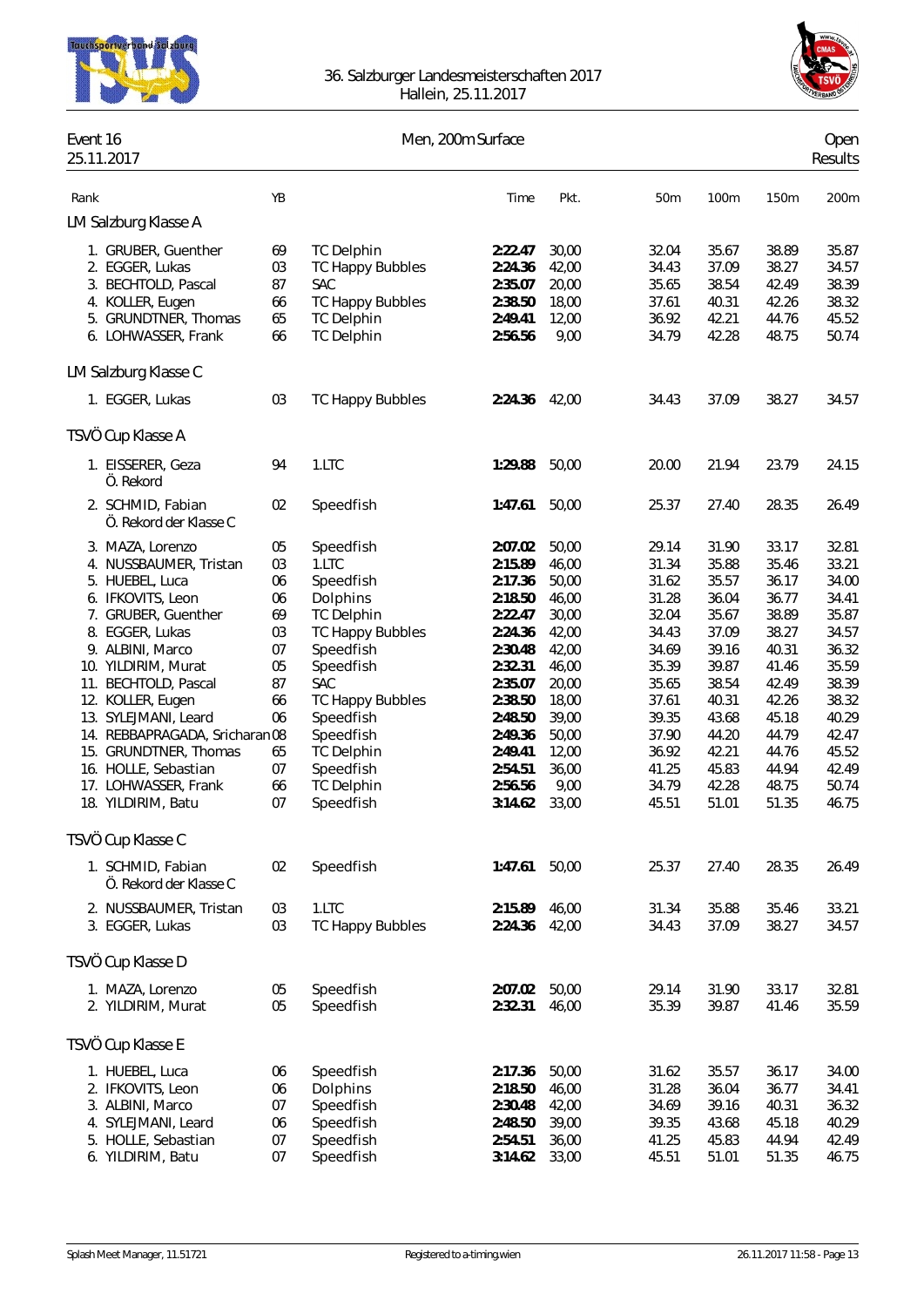



## Event 16, Men, 200m Surface

| TSVÖ Cup Klasse F                                                                                                                                                                                                                                                                                                                                                                                        |                                                                                              |                                                                                                                                                                              |       |       |       |                                                                                                                                                                                                                                              |                 |
|----------------------------------------------------------------------------------------------------------------------------------------------------------------------------------------------------------------------------------------------------------------------------------------------------------------------------------------------------------------------------------------------------------|----------------------------------------------------------------------------------------------|------------------------------------------------------------------------------------------------------------------------------------------------------------------------------|-------|-------|-------|----------------------------------------------------------------------------------------------------------------------------------------------------------------------------------------------------------------------------------------------|-----------------|
| 1. REBBAPRAGADA, Sricharan08                                                                                                                                                                                                                                                                                                                                                                             | Speedfish                                                                                    | 2:49.36                                                                                                                                                                      | 50,00 | 37.90 | 44.20 | 44.79                                                                                                                                                                                                                                        | 42.47           |
| Event 17<br>25.11.2017                                                                                                                                                                                                                                                                                                                                                                                   |                                                                                              | Women, 4 x 100m Surface                                                                                                                                                      |       |       |       |                                                                                                                                                                                                                                              | Oper<br>Results |
| Rank                                                                                                                                                                                                                                                                                                                                                                                                     |                                                                                              |                                                                                                                                                                              |       |       | Time  | Pkt.                                                                                                                                                                                                                                         |                 |
| Event 18<br>25.11.2017                                                                                                                                                                                                                                                                                                                                                                                   |                                                                                              | Men, 4 x 100m Surface                                                                                                                                                        |       |       |       |                                                                                                                                                                                                                                              | Oper<br>Results |
| Rank<br>Event 19<br>25.11.2017                                                                                                                                                                                                                                                                                                                                                                           |                                                                                              | Women, 50m Surface                                                                                                                                                           |       |       | Time  | Pkt.                                                                                                                                                                                                                                         | Oper<br>Results |
| Rank                                                                                                                                                                                                                                                                                                                                                                                                     | YB                                                                                           |                                                                                                                                                                              |       |       | Time  | Pkt.                                                                                                                                                                                                                                         |                 |
| TSVÖ Cup Klasse A                                                                                                                                                                                                                                                                                                                                                                                        |                                                                                              |                                                                                                                                                                              |       |       |       |                                                                                                                                                                                                                                              |                 |
| 1. NUSSBAUMER, Mia<br>2. PART, Lea<br>3. POETZL, Lara<br>REBBAPRAGADA, Gayathri<br>5. HOLLE, Victoria<br>6. AHMEDOSKI, Inci<br><b>BUCHHOLZ, Helene</b><br>7.<br>8.<br><b>BUMBERGER, Anna</b><br>9. KOSLICKA, Karolina<br>10. TRVAL, Anja<br>11. WOJNAR, Julia<br>12.<br>SYLEJMANI, Alina<br>BATWARE, Sarah<br>13.<br>14. FRANK, Hannah<br>15. RACHLINGER, Mia<br>TSVÖ Cup Klasse B<br>1. NUSSBAUMER, Mia | 01<br>02<br>03<br>05<br>07<br>07<br>03<br>07<br>08<br>07<br>08<br>06<br>08<br>08<br>09<br>01 | 1.LTC<br>1.LTC<br>1.LTC<br>Speedfish<br>Speedfish<br>Speedfish<br>1.LTC<br>1.LTC<br>Speedfish<br>1.LTC<br>Speedfish<br>Speedfish<br>Speedfish<br>1.LTC<br>Speedfish<br>1.LTC |       |       |       | 23.99 50,00<br>25.40 50,00<br>26.59 46,00<br>26.59 50,00<br>28.45 50,00<br>28.95 46,00<br>30.99 42,00<br>31.61 42,00<br>34.00 50,00<br>34.73 39,00<br>35.99 46,00<br>37.05 36,00<br>41.48 42,00<br>43.97 39,00<br>45.83 36,00<br>23.99 50,00 |                 |
| TSVÖ Cup Klasse C                                                                                                                                                                                                                                                                                                                                                                                        |                                                                                              |                                                                                                                                                                              |       |       |       |                                                                                                                                                                                                                                              |                 |
| 1. PART, Lea<br>2. POETZL, Lara<br>3. BUCHHOLZ, Helene                                                                                                                                                                                                                                                                                                                                                   | 02<br>03<br>03                                                                               | 1.LTC<br>1.LTC<br>1.LTC                                                                                                                                                      |       |       |       | 25.40 50,00<br>26.59 46,00<br>30.99 42,00                                                                                                                                                                                                    |                 |
| TSVÖ Cup Klasse D                                                                                                                                                                                                                                                                                                                                                                                        |                                                                                              |                                                                                                                                                                              |       |       |       |                                                                                                                                                                                                                                              |                 |
| 1. REBBAPRAGADA, Gayathri                                                                                                                                                                                                                                                                                                                                                                                | 05                                                                                           | Speedfish                                                                                                                                                                    |       |       |       | 26.59 50,00                                                                                                                                                                                                                                  |                 |
| TSVÖ Cup Klasse E                                                                                                                                                                                                                                                                                                                                                                                        |                                                                                              |                                                                                                                                                                              |       |       |       |                                                                                                                                                                                                                                              |                 |
| 1. HOLLE, Victoria<br>2. AHMEDOSKI, Inci<br>3.<br><b>BUMBERGER, Anna</b><br>TRVAL, Anja<br>4.<br>SYLEJMANI, Alina<br>5.                                                                                                                                                                                                                                                                                  | 07<br>07<br>07<br>07<br>06                                                                   | Speedfish<br>Speedfish<br>1.LTC<br>1.LTC<br>Speedfish                                                                                                                        |       |       |       | 28.45 50,00<br>28.95 46,00<br>31.61 42,00<br>34.73 39,00<br>37.05 36,00                                                                                                                                                                      |                 |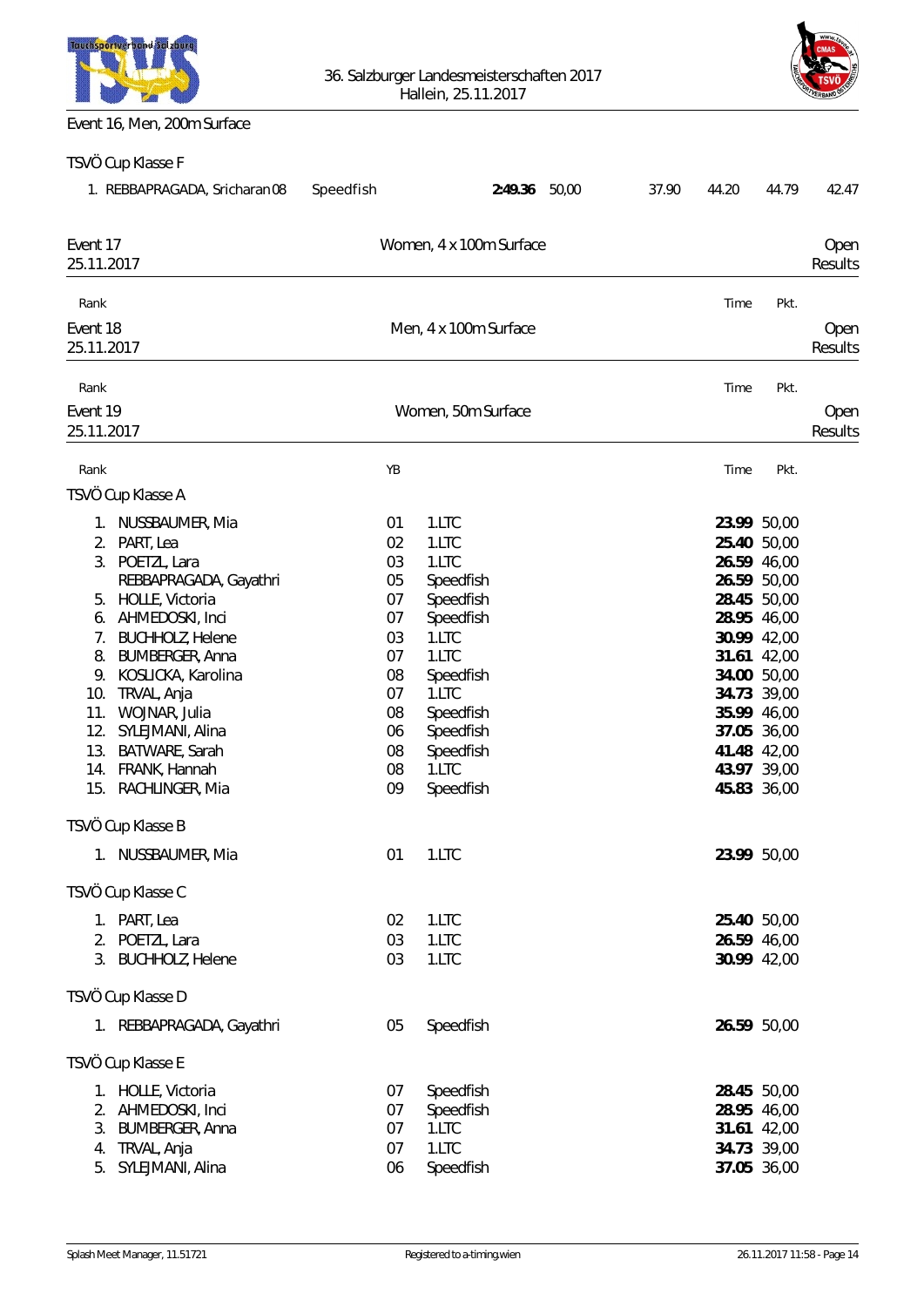



# Event 19, Women, 50m Surface

TSVÖ Cup Klasse F

| 1.<br>3.   | KOSLICKA, Karolina<br>2. WOJNAR, Julia<br>BATWARE, Sarah<br>4. FRANK, Hannah | 08<br>08<br>08<br>08 | Speedfish<br>Speedfish<br>Speedfish<br>1.LTC |       | 34.00 50,00<br>35.99 46,00<br>41.48 42,00<br>43.97 39,00 |         |
|------------|------------------------------------------------------------------------------|----------------------|----------------------------------------------|-------|----------------------------------------------------------|---------|
| 5.         | RACHLINGER, Mia                                                              | 09                   | Speedfish                                    |       | 45.83 36,00                                              |         |
| Event 20   |                                                                              |                      | Men, 50m Surface                             |       |                                                          | Oper    |
| 25.11.2017 |                                                                              |                      |                                              |       |                                                          | Results |
| Rank       |                                                                              | YB                   |                                              | Time  | Pkt.                                                     |         |
|            | LM Salzburg Klasse A                                                         |                      |                                              |       |                                                          |         |
|            | 1. STRUMBICHLER, Walter                                                      | 79                   | <b>SAC</b>                                   |       | 25.86 36,00                                              |         |
|            | 2. GRUBER, Guenther                                                          | 69                   | <b>TC Delphin</b>                            |       | 28.12 30,00                                              |         |
|            | 3. EGGER, Lukas                                                              | 03                   | <b>TC Happy Bubbles</b>                      |       | 28.14 39,00                                              |         |
|            | 4. BECHTOLD, Pascal                                                          | 87                   | <b>SAC</b>                                   |       | 30.28 20,00                                              |         |
| 5.         | <b>GRUNDTNER, Thomas</b>                                                     | 65                   | <b>TC Delphin</b>                            |       | 32.71 14,00                                              |         |
|            | 6. LOHWASSER, Frank                                                          | 66                   | <b>TC Delphin</b>                            |       | 33.44 12,00                                              |         |
|            | LM Salzburg Klasse C                                                         |                      |                                              |       |                                                          |         |
|            | 1. EGGER, Lukas                                                              | 03                   | <b>TC Happy Bubbles</b>                      |       | 28.14 39,00                                              |         |
|            | TSVÖ Cup Klasse A                                                            |                      |                                              |       |                                                          |         |
|            | 1. EISSERER, Geza                                                            | 94                   | 1.LTC                                        |       | 19.13 50,00                                              |         |
| 2.         | SCHMID, Fabian                                                               | 02                   | Speedfish                                    |       | 21.11 50,00                                              |         |
| 3.         | NUSSBAUMER, Tristan                                                          | 03                   | 1.LTC                                        |       | 24.01 46,00                                              |         |
| 4.         | MAZA, Lorenzo                                                                | 05                   | Speedfish                                    |       | 25.50 50,00                                              |         |
| 5.         | STRUMBICHLER, Walter                                                         | 79                   | <b>SAC</b>                                   |       | 25.86 36,00                                              |         |
| 6.         | MATRONE, Alessandro                                                          | 02                   | Speedfish                                    |       | 26.97 42,00                                              |         |
| 7.         | <b>GRUBER, Guenther</b>                                                      | 69                   | <b>TC Delphin</b>                            |       | 28.12 30,00                                              |         |
| 8.         | EGGER, Lukas                                                                 | 03                   | <b>TC Happy Bubbles</b>                      |       | 28.14 39,00                                              |         |
|            | 9. HUEBEL, Luca                                                              | 06                   | Speedfish                                    |       | 29.54 50,00                                              |         |
|            | 10. YILDIRIM, Murat                                                          | 05                   | Speedfish                                    |       | 29.83 46,00                                              |         |
|            | 11. BECHTOLD, Pascal                                                         | 87<br>07             | SAC                                          |       | 30.28 20,00                                              |         |
|            | 12. ALBINI, Marco                                                            |                      | Speedfish                                    |       | 31.82 46,00                                              |         |
|            | 13. REBBAPRAGADA, Sricharan<br>Ö. Rekord der Klasse F                        | 08                   | Speedfish                                    |       | 31.88 50,00                                              |         |
|            | 14. GRUNDTNER, Thomas                                                        | 65                   | <b>TC Delphin</b>                            |       | 32.71 14,00                                              |         |
|            | 15. LOHWASSER, Frank                                                         | 66                   | <b>TC Delphin</b>                            |       | 33.44 12,00                                              |         |
|            | 16. SYLEJMANI, Leard                                                         | 06                   | Speedfish                                    |       | 34.71 42,00                                              |         |
| 17.        | HOLLE, Sebastian                                                             | 07                   | Speedfish                                    |       | 35.70 39,00                                              |         |
| 18.        | DESAI, Aditya                                                                | 05                   | Speedfish                                    |       | 36.72 42,00                                              |         |
| 19.        | SALOMON, Leon                                                                | 09                   | Speedfish                                    |       | 36.91 46,00                                              |         |
| 20.        | GIMESI, Samu                                                                 | 09                   | Speedfish                                    |       | 41.72 42,00                                              |         |
| 21.<br>22. | YILDIRIM, Batu<br>STREERUWITZ, Luis                                          | 07<br>08             | Speedfish<br>Speedfish                       |       | 42.28 36,00<br>43.08 39,00                               |         |
|            | TSVÖ Cup Klasse C                                                            |                      |                                              |       |                                                          |         |
|            |                                                                              |                      |                                              |       |                                                          |         |
| 1.         | SCHMID, Fabian                                                               | 02                   | Speedfish                                    | 21.11 | 50,00                                                    |         |
| 2.         | NUSSBAUMER, Tristan                                                          | 03                   | 1.LTC                                        | 24.01 | 46,00                                                    |         |
| 3.<br>4.   | MATRONE, Alessandro<br>EGGER, Lukas                                          | 02<br>03             | Speedfish<br><b>TC Happy Bubbles</b>         |       | 26.97 42,00<br>28.14 39,00                               |         |
|            |                                                                              |                      |                                              |       |                                                          |         |
|            |                                                                              |                      |                                              |       |                                                          |         |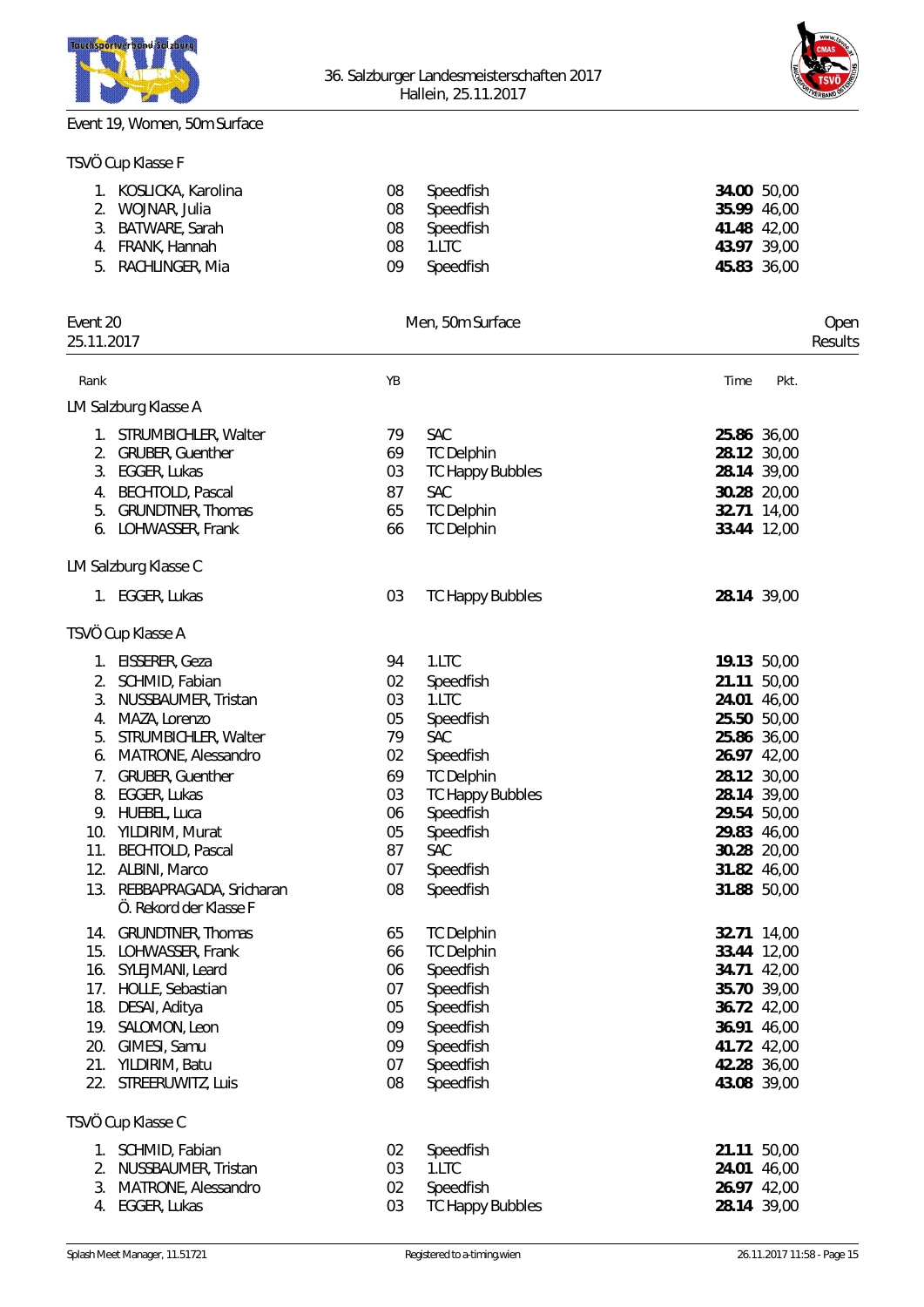



# Event 20, Men, 50m Surface

|  | TSVÖ Cup Klasse D |
|--|-------------------|
|--|-------------------|

| 2.<br>3.             | MAZA, Lorenzo<br>YILDIRIM, Murat<br>DESAI, Aditya                                       | 05<br>05<br>05             | Speedfish<br>Speedfish<br>Speedfish                           | 25.50 50,00<br>29.83 46,00<br>36.72 42,00                               |       |
|----------------------|-----------------------------------------------------------------------------------------|----------------------------|---------------------------------------------------------------|-------------------------------------------------------------------------|-------|
|                      | TSVÖ Cup Klasse E                                                                       |                            |                                                               |                                                                         |       |
| 2.<br>3.<br>4.<br>5. | HUEBEL, Luca<br>ALBINI, Marco<br>SYLEJMANI, Leard<br>HOLLE, Sebastian<br>YILDIRIM, Batu | 06<br>07<br>06<br>07<br>07 | Speedfish<br>Speedfish<br>Speedfish<br>Speedfish<br>Speedfish | 29.54 50,00<br>31.82 46,00<br>34.71 42,00<br>35.70 39,00<br>42.28 36,00 |       |
|                      | TSVÖ Cup Klasse F                                                                       |                            |                                                               |                                                                         |       |
|                      | REBBAPRAGADA, Sricharan<br>O. Rekord der Klasse F                                       | 08                         | Speedfish                                                     | 31.88 50,00                                                             |       |
| 2.<br>3.<br>4.       | SALOMON, Leon<br>GIMESI, Samu<br>STREERUWITZ, Luis                                      | 09<br>09<br>08             | Speedfish<br>Speedfish<br>Speedfish                           | 36.91<br>41.72 42,00<br>43.08 39,00                                     | 46,00 |
|                      |                                                                                         |                            |                                                               |                                                                         |       |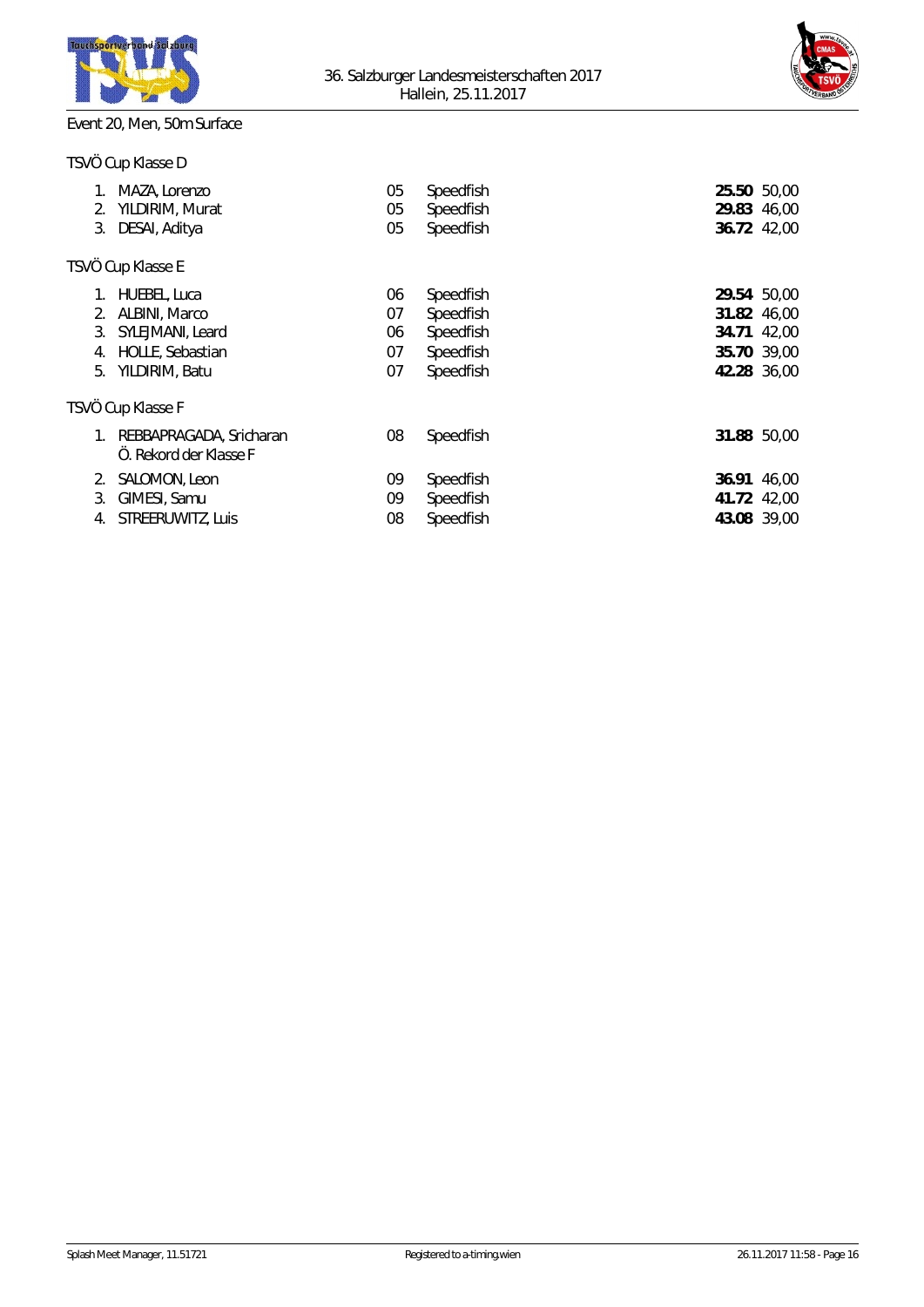



# Medal Statistics

|  | 18 of 20 Events |
|--|-----------------|
|  |                 |

|                                                                                              |                                                             |                                        | Gold                                         | Men<br>Silver                                                                                       | Bronze                                                        | Gold                                                                   | Women<br>Silver                                                       | Bronze                                                                                         | Gold                                      | Silver                                                                              | All<br>Bronze                                                           | Total                                                                        |
|----------------------------------------------------------------------------------------------|-------------------------------------------------------------|----------------------------------------|----------------------------------------------|-----------------------------------------------------------------------------------------------------|---------------------------------------------------------------|------------------------------------------------------------------------|-----------------------------------------------------------------------|------------------------------------------------------------------------------------------------|-------------------------------------------|-------------------------------------------------------------------------------------|-------------------------------------------------------------------------|------------------------------------------------------------------------------|
| LM Salzburg Klasse A                                                                         |                                                             |                                        |                                              |                                                                                                     |                                                               |                                                                        |                                                                       |                                                                                                |                                           |                                                                                     |                                                                         |                                                                              |
| 1. SAC<br>2. THW Tauchclub<br>3. TC Delphin<br>4. TC Happy Bubbles                           | SAC<br><b>THWS</b><br><b>TCD</b><br><b>TCHB</b>             | AUT<br>AUT<br>AUT<br>AUT               | 5<br>$\overline{2}$<br>$\mathbf{1}$<br>ä,    | $\mathbf{1}$<br>$\sqrt{3}$<br>3                                                                     | 1<br>$\Box$<br>$\mathbf{1}$<br>$\mathfrak{Z}$                 | 3<br>L,<br>÷,                                                          |                                                                       | ä,                                                                                             | 8<br>$\overline{2}$<br>$\mathbf{1}$<br>L. | $\overline{\phantom{a}}$<br>$\mathbf{1}$<br>$\mathfrak{Z}$<br>$\overline{3}$        | 1<br>$\Box$<br>1<br>3                                                   | 9<br>$\mathfrak{Z}$<br>$\sqrt{5}$<br>$\overline{6}$                          |
| LM Salzburg Klasse C                                                                         |                                                             |                                        |                                              |                                                                                                     |                                                               |                                                                        |                                                                       |                                                                                                |                                           |                                                                                     |                                                                         |                                                                              |
| 1. TC Happy Bubbles<br>2. THW Tauchclub                                                      | <b>TCHB</b><br><b>THWS</b>                                  | AUT<br>AUT                             | 5<br>1                                       |                                                                                                     |                                                               |                                                                        |                                                                       | ä,                                                                                             | 5<br>1                                    | ÷.                                                                                  | ÷,                                                                      | 5<br>$\mathbf{1}$                                                            |
| TSVÖ Cup Klasse A                                                                            |                                                             |                                        |                                              |                                                                                                     |                                                               |                                                                        |                                                                       |                                                                                                |                                           |                                                                                     |                                                                         |                                                                              |
| 1.1.LTC<br>2. Speedfish<br>3. SAC<br>4. Dolphins<br>5. TC Delphin<br><b>TC Happy Bubbles</b> | <b>LTC</b><br>SPF<br>SAC<br>VD<br><b>TCD</b><br><b>TCHB</b> | AUT<br>AUT<br>AUT<br>AUT<br>AUT<br>AUT | 4<br>3<br>$\overline{2}$<br>ä,<br>÷,<br>÷,   | $\overline{\phantom{a}}$<br>$\boldsymbol{6}$<br>÷,<br>$\overline{\phantom{a}}$<br>1<br>$\mathbf{1}$ | 1<br>5<br>÷,<br>$\overline{\phantom{a}}$<br>1<br>$\mathbf{1}$ | 4<br>$\mathbf{1}$<br>$\mathbf{1}$<br>$\overline{2}$<br>ä,              | 1<br>$\overline{4}$<br>$\overline{\phantom{a}}$<br>$\mathbf{1}$<br>÷, | $\overline{2}$<br>$\overline{4}$<br>$\overline{\phantom{a}}$<br>$\mathbf{1}$<br>$\overline{a}$ | 8<br>4<br>3<br>$\overline{2}$<br>ä,       | 1<br>10<br>$\overline{\phantom{a}}$<br>$\mathbf{1}$<br>$\mathbf{1}$<br>$\mathbf{1}$ | 3<br>9<br>$\overline{\phantom{a}}$<br>1<br>$\mathbf{1}$<br>$\mathbf{1}$ | 12<br>23<br>$\sqrt{3}$<br>$\overline{4}$<br>$\overline{2}$<br>$\overline{2}$ |
| TSVÖ Cup Klasse B                                                                            |                                                             |                                        |                                              |                                                                                                     |                                                               |                                                                        |                                                                       |                                                                                                |                                           |                                                                                     |                                                                         |                                                                              |
| 1.1.LTC                                                                                      | <b>LTC</b>                                                  | AUT                                    |                                              |                                                                                                     |                                                               | 4                                                                      |                                                                       |                                                                                                | 4                                         |                                                                                     |                                                                         | 4                                                                            |
| TSVÖ Cup Klasse C                                                                            |                                                             |                                        |                                              |                                                                                                     |                                                               |                                                                        |                                                                       |                                                                                                |                                           |                                                                                     |                                                                         |                                                                              |
| 1. Speedfish<br>2.1.LTC<br>3. TC Happy Bubbles<br>4. THW Tauchclub                           | SPF<br><b>LTC</b><br><b>TCHB</b><br><b>THWS</b>             | AUT<br>AUT<br>AUT<br>AUT               | 6<br>$\Box$<br>$\overline{2}$<br>L,          | $\overline{2}$<br>$\overline{4}$<br>ä,                                                              | 2<br>$\Box$<br>$\mathbf{1}$<br>$\mathbf{1}$                   | $\overline{\phantom{a}}$<br>$\overline{4}$<br>$\overline{\phantom{a}}$ | $\overline{4}$<br>L.                                                  | $\overline{4}$<br>L,                                                                           | 6<br>$\overline{4}$<br>$\overline{2}$     | 2<br>8<br>L,<br>L.                                                                  | 2<br>$\overline{4}$<br>$\mathbf{1}$<br>$\mathbf{1}$                     | 10<br>16<br>$\sqrt{3}$<br>$\mathbf{1}$                                       |
| TSVÖ Cup Klasse D                                                                            |                                                             |                                        |                                              |                                                                                                     |                                                               |                                                                        |                                                                       |                                                                                                |                                           |                                                                                     |                                                                         |                                                                              |
| 1. Speedfish                                                                                 | SPF                                                         | AUT                                    | 6                                            | 4                                                                                                   | 2                                                             | 5                                                                      | $\overline{2}$                                                        | $\sigma_{\rm{max}}$                                                                            | 11                                        | 6                                                                                   | 2                                                                       | 19                                                                           |
| TSVÖ Cup Klasse E                                                                            |                                                             |                                        |                                              |                                                                                                     |                                                               |                                                                        |                                                                       |                                                                                                |                                           |                                                                                     |                                                                         |                                                                              |
| 1. Speedfish<br>2. Dolphins<br>3.1.LTC                                                       | SPF<br><b>VD</b><br><b>LTC</b>                              | AUT<br>AUT<br>AUT                      | $5\,$<br>$\mathbf{1}$<br>$\overline{a}$      | $\overline{2}$<br>$\overline{4}$<br>$\Box$                                                          | $\mathbf 5$<br>L.<br>$\blacksquare$                           | $\mathfrak{Z}$<br>$\overline{4}$<br>$\mathbb{Z}^+$                     | 5<br>$\overline{\phantom{a}}$<br>÷,                                   | $\overline{2}$<br>$\omega$<br>$\overline{2}$                                                   | 8<br>5<br>$\mathcal{L}^{\mathcal{L}}$     | $\overline{7}$<br>$\overline{4}$<br>$\omega$                                        | $\overline{7}$<br>ä,<br>$\overline{2}$                                  | 22<br>9<br>$\overline{2}$                                                    |
| TSVÖ Cup Klasse F                                                                            |                                                             |                                        |                                              |                                                                                                     |                                                               |                                                                        |                                                                       |                                                                                                |                                           |                                                                                     |                                                                         |                                                                              |
| 1. Speedfish<br>2.1.LTC                                                                      | SPF<br><b>LTC</b>                                           | AUT<br>AUT                             | $\boldsymbol{6}$<br>$\overline{\phantom{a}}$ | $\overline{4}$<br>$\Box$                                                                            | 4<br>$\Box$                                                   | $\overline{5}$<br>ä,                                                   | 5<br>L.                                                               | $\overline{4}$<br>$\mathbf{1}$                                                                 | 11<br>$\mathbb{Z}^2$                      | 9<br>ä,                                                                             | $\, 8$<br>$\mathbf{1}$                                                  | 28<br>$\mathbf{1}$                                                           |